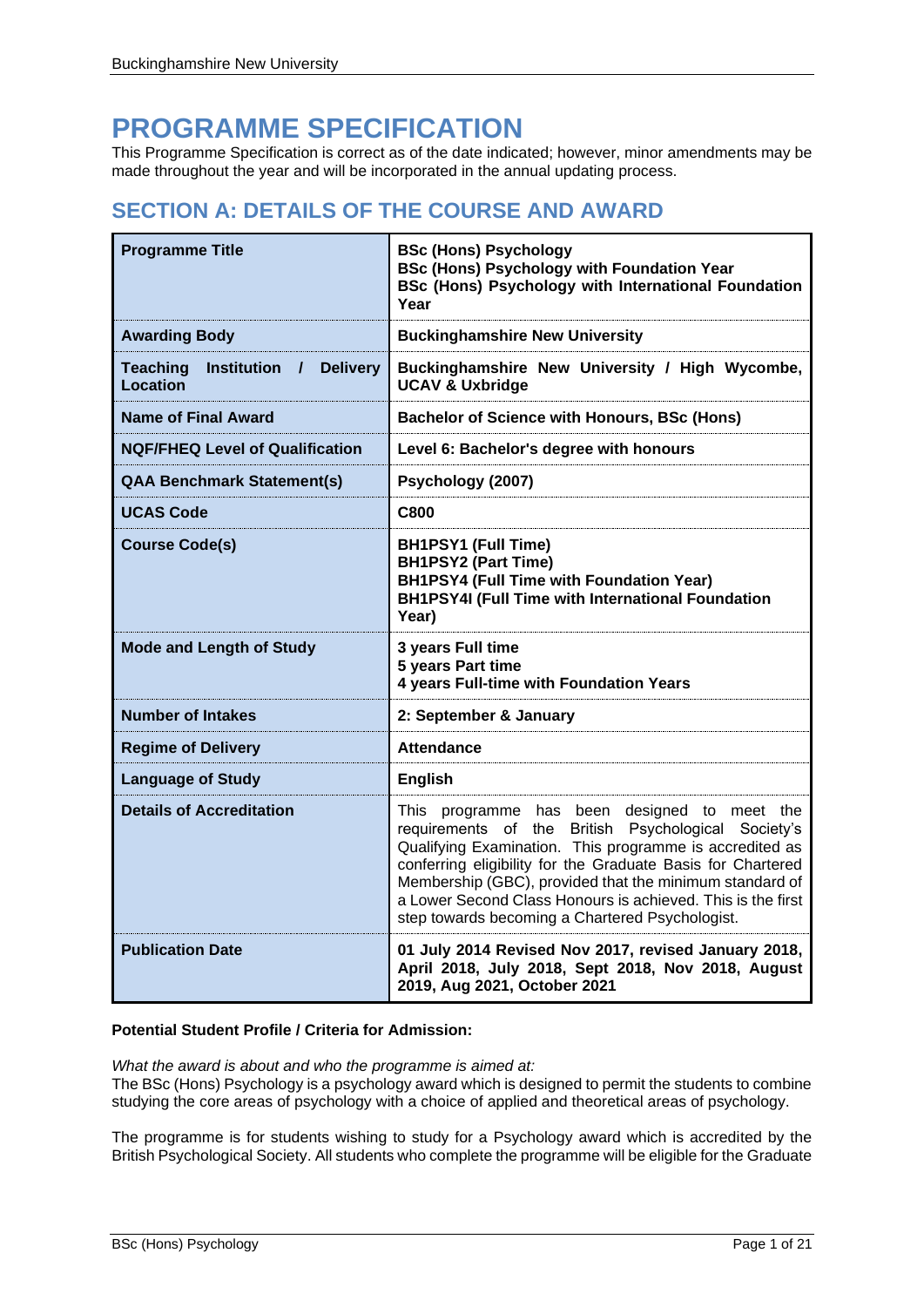Basis for Chartered membership (GBC) with the British Psychological Society, providing they achieve a minimum of a 2.2 degree classification or above (50% or above).

#### *Entry criteria*

### **For BSc (Hons) Psychology (3 years)**

- School leavers with a minimum of 96 UCAS points.
- Mature students with a variety of educational backgrounds (e.g. Access) who are motivated to pursue a course in this field of psychology.
- Prospective students are expected to have attained a minimum of a C/4 grade in GCSE Mathematics and English.
- Students who have commenced their studies in another institution and wish to transfer in to this programme in year 2 or 3 will be considered under the provisions of the University's Credit Accumulation and Transfer Policy.
- Mature students who wish to apply for accreditation of prior experiential learning for specific modules will be considered under the provisions of the University's Credit Accumulation and Transfer Policy.

**For BSc (Hons) Psychology with Foundation Year and International Foundation Year (4 years)** Applicants who do not meet the minimum requirements for the 3-year programme, or those who do not feel fully prepared for a Level 4 course, will be considered for the 4-year programme including a Foundation Year.

The International Foundation year will be an accelerated year commencing in January and running until June. This will enable these students to join the level 4 cohort in September of the same year.

Please see the University's [General Entry Requirement](https://bucks.ac.uk/applying-to-bucks/general-admissions-criteria) webpages for requirements for entry at this level.

#### *Why students should choose this award:*

Students wishing to pursue a career in any of the sub-disciplines of psychology should choose this award. This programme will also help to develop a variety of transferable skills valued by employers, enhancing employability in a range of occupations and professions, particularly those valuing dealings with people. Such skills include skills in communication, numeracy, teamwork, critical thinking, computing, independent learning and more. Thus, those seeking to enhance these skills could also choose this programme.

*Opportunities available for students after completion of the award:*

- The programme offers both a subject-specific and a generic knowledge base, skills and competences that will enable students to pursue a career in any of the applied psychology professions.
- It is also recognised that many Psychology students will choose from a wide range of graduate career options, not all of which will entail the title 'psychologist'. Consequently, the programme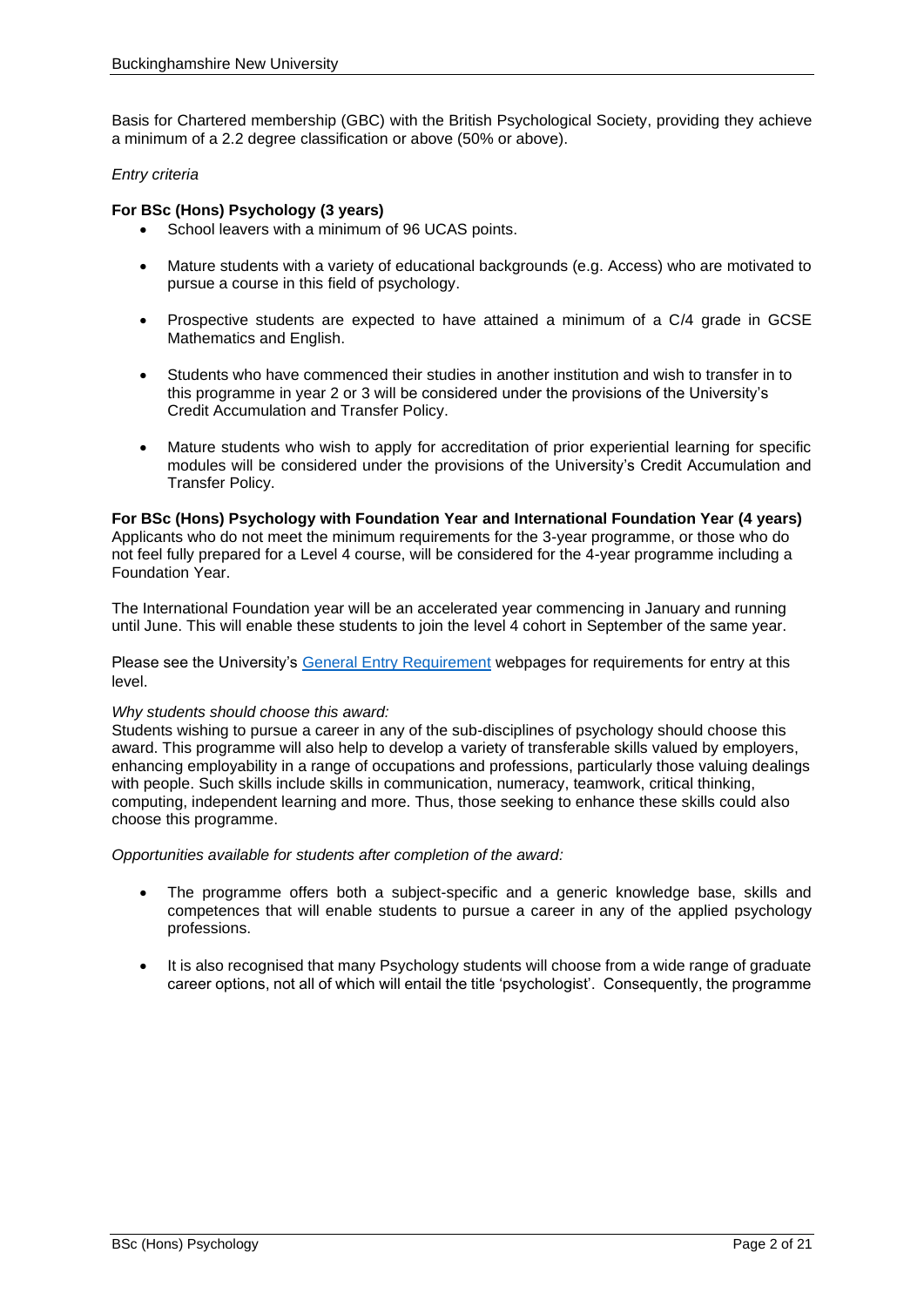is designed to inspire and facilitate the development of a variety of desirably transferable skills that will enhance employability in any future career, particularly those dealing with people.

- The thorough grounding in research methods and empirical Psychology will also confer suitability for the pursuit of research-based post-graduate study.
- Graduates who achieve a minimum standard of a Lower Second Class Honours will be eligible for Graduate Basis for Chartered Membership (GBC). This is the first step towards becoming a Chartered Psychologist.
- Graduates who achieve a 2.1 classification or higher in their degree are eligible to apply for Teacher Training.

#### *Expected knowledge and skills that the entrant will have on entry to the programme:*

Entrants would be expected to have a strong interest in the human and behavioural sciences. Experience of working within a charity, an organisation that supports vulnerable individuals or the care professions would be an advantage, but is not essential. Good communication skills are important as students will be assessed in a number of ways including both written work and oral communication, and at times through the course will be expected to converse and work with external organisations. Entrants must be prepared to take responsibility for their learning, and be willing to work both individually and as part of a group and to participate fully in course activities. Basic ICT skills will be an advantage as students are required to use the virtual learning environment to access course materials, and to submit coursework assignments electronically.

## **SECTION B: PROGRAMME AIMS, OUTCOMES, LEARNING, TEACHING AND ASSESSMENT METHODS**

### **Programme Aims**

The main educational aims of the programme are to:

- Provide a scientific understanding of the brain, the body and the environment in order to understand emotion, affect and behaviour, and the complex interactions between them, in individuals, groups and society.
- Develop the ability to use this knowledge in an applied capacity.
- Develop the ability to evaluate critically multiple perspectives in psychology.
- Develop the ability to use appropriate research methods in the acquisition and interpretation of empirical data.
- Develop the skills and knowledge required for entry to professional and/or academic postgraduate programmes of study in psychology.
- Develop the levels of skill and knowledge to equip the graduate for careers appropriate to human science graduates.
- Develop the generic key skills, knowledge and values that provide the foundations for life-long personal development.

### **Programme Learning Outcomes<sup>i</sup>**

#### *A. Knowledge and Understanding*

On successful completion of the programme a graduate will be able to:

- 1. Systematically understand the scientific underpinnings of psychology as a discipline, its historical origins, development and limitation.
- 2. Recognise the inherent variability and diversity of psychological functioning, where our knowledge is uncertain, ambiguous or limited, and its significance in the discipline of psychology.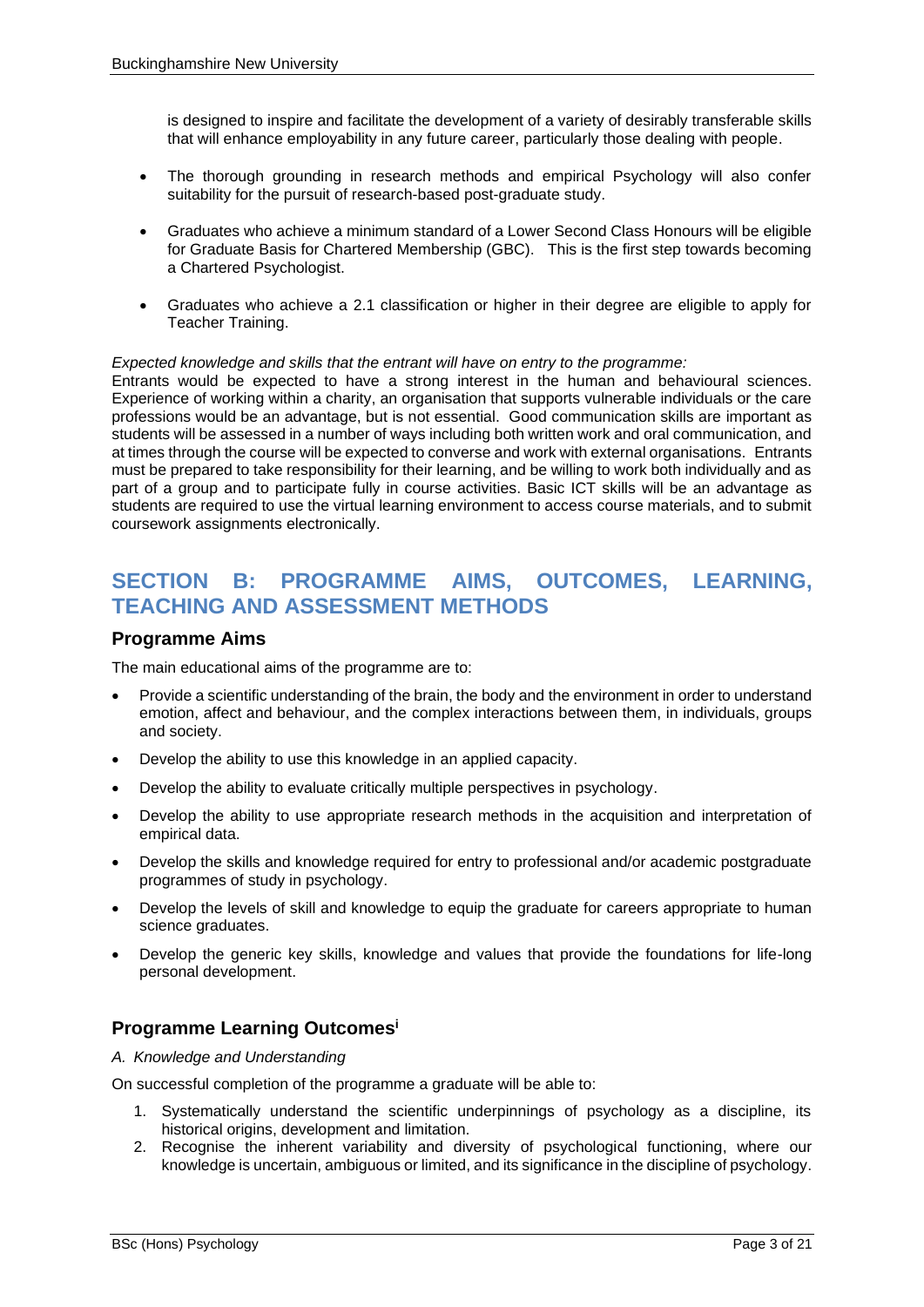- 3. Demonstrate an acquisition of coherent and detailed knowledge, and a systematic, critical and evaluative understanding of a range of influences on psychological functioning, how they are conceptualised in the behavioural sciences.
- 4. Devise and sustain arguments based on detailed knowledge of several specialised areas and / or applications of psychology, some of which are at the cutting edge of research in the discipline.
- 5. Demonstrate an ability to deploy a range of research processes, methods and measurement techniques, including statistical analysis, applicable to the behavioural sciences and be aware of their limitations
- *B. Intellectual/Cognitive Skills*

On successful completion of the programme a graduate will be able to:

- 1. Reason and evaluate scientifically, understand the role of evidence and make critical judgments about arguments in psychology.
- 2. Adopt multiple perspectives and systematically detect, analyse and evaluate meaningful patterns of behaviour and the relationships between them.
- 3. Pose, frame, operationalise and critique research questions.
- 4. Enquire and reason statistically and use a range of statistical methods with confidence.
- 5. Competently initiate, design, conduct and report an empirically-based research project under appropriate supervision. Recognise its theoretical, practical and methodological contribution, implications and limitations, communicating this in a language appropriate to the audience involved.

#### *C. Practical Skills*

On successful completion of the programme a graduate will be able to:

- 1. Demonstrate computer literacy (e.g. the management of databases, word processing, PowerPoint, etc.) and the ability to use the applied statistical software (SPSS)
- 2. Demonstrate good communication skills, both oral and written
- 3. Demonstrate problem solving and decision making skills
- 4. Demonstrate ability to work both independently and as part of a team
- 5. Demonstrate substantial competence in research skills through practical activities, including an awareness and application of ethical principles and approval procedures with regard to research projects.

#### *D. Key/Transferable Skills*

On successful completion of the programme a graduate will be able to:

- 1. Communicate ideas and research findings, both effectively and fluently, by written, oral and visual means.
- 2. Be computer literate and confident in using word processing, data base and statistical software.
- 3. Comprehend and use numerical, statistical and other forms of data, particularly in the context of presenting and analysing complex data sets.
- 4. Solve problems by clarifying questions, considering alternative solutions and evaluating outcomes.
- 5. Be sensitive to, and react appropriately to, contextual and interpersonal factors in groups and teams.
- 6. Take charge of own learning, and reflect and evaluate personal strengths and weaknesses for the purposes of future learning. Undertake self-directed study and project management, in order to meet desired objectives.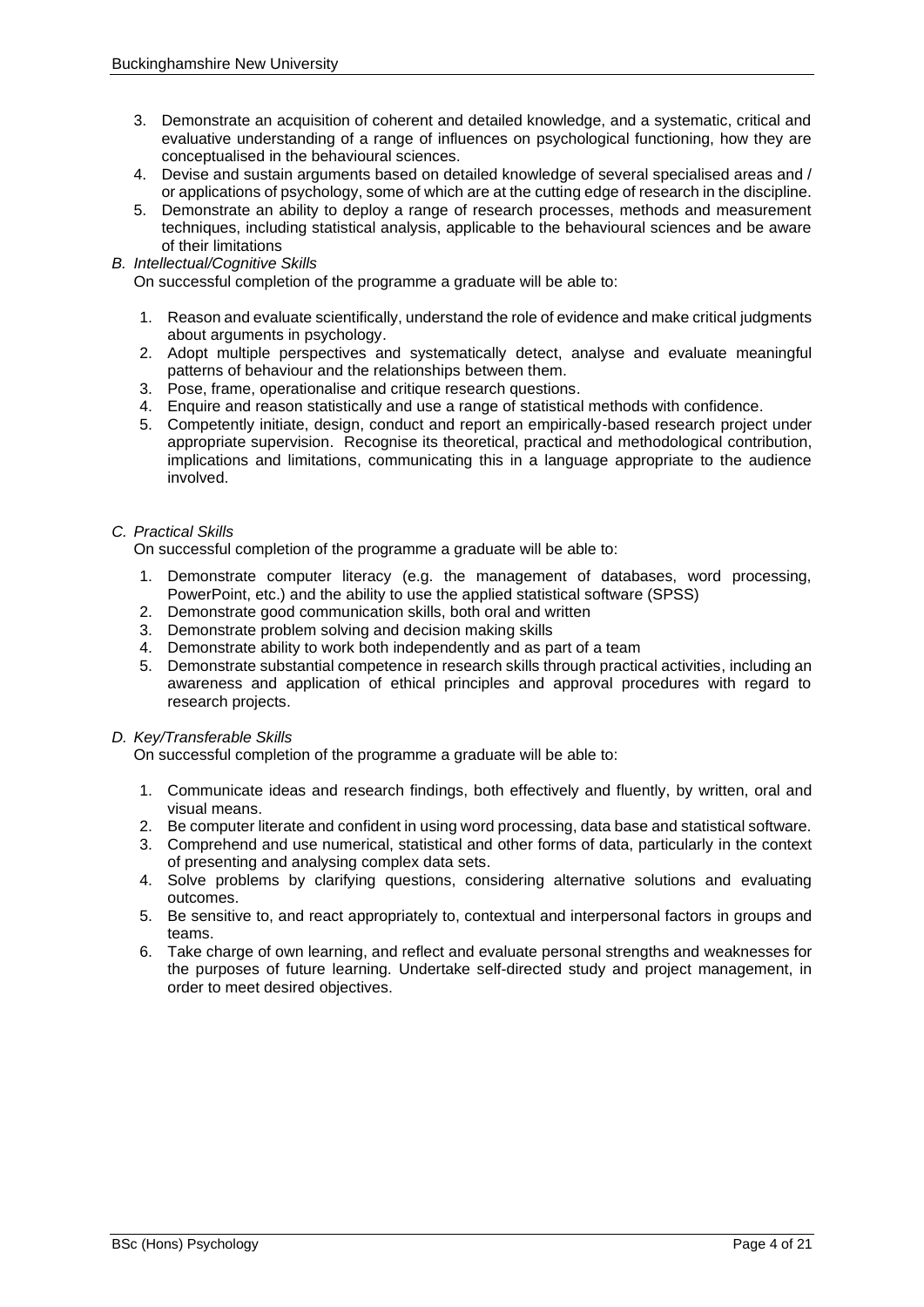## **Table 1: Programme Skills Matrix – Assessment**

| <b>Module Code</b> | Information Acquisition | and<br>analysis<br>thinking,<br>synthesis<br>Critical | Self-reflection and Criticality | Communication Skills: Oral | Communication Skills: Written | Communications<br><b>ECT</b><br>×<br><b>Technology</b><br>Information | Numeracy & Quantitative Skills | Decision<br>ಯ<br>Solving<br>Problem<br>Making | Self-managed<br>ಯ<br>Independent<br>Learning | Working with Others |
|--------------------|-------------------------|-------------------------------------------------------|---------------------------------|----------------------------|-------------------------------|-----------------------------------------------------------------------|--------------------------------|-----------------------------------------------|----------------------------------------------|---------------------|
| FY026              | $\boxtimes$             | $\boxtimes$                                           | $\boxtimes$                     | $\boxtimes$                | $\boxtimes$                   | $\boxtimes$                                                           | $\sim$                         | $\mathcal{L}_{\mathcal{A}}$                   | $\boxtimes$                                  | $\Box$              |
| FY027              | $\boxtimes$             | $\boxtimes$                                           |                                 | $\boxtimes$                | $\boxtimes$                   | $\boxtimes$                                                           | $\boxtimes$                    | $\boxtimes$                                   |                                              | $\boxtimes$         |
| FY028              | $\boxtimes$             | $\boxtimes$                                           |                                 | $\boxtimes$                | $\boxtimes$                   | $\boxtimes$                                                           | $\boxtimes$                    | $\boxtimes$                                   | $\Box$                                       | $\Box$              |
| FY023              | $\boxtimes$             | $\boxtimes$                                           | $\boxtimes$                     | $\boxtimes$                | $\boxtimes$                   | Г                                                                     | Г                              | П                                             | $\Box$                                       | $\boxtimes$         |
| <b>PS450</b>       | $\boxtimes$             | $\boxtimes$                                           |                                 | Ξ                          | $\boxtimes$                   | $\boxtimes$                                                           |                                | $\boxtimes$                                   | $\boxtimes$                                  | $\boxtimes$         |
| PS451              | $\boxtimes$             | $\boxtimes$                                           |                                 | L.                         | $\boxtimes$                   |                                                                       |                                | $\boxtimes$                                   | $\boxtimes$                                  | $\Box$              |
| <b>PS452</b>       | $\boxtimes$             | $\boxtimes$                                           | $\boxtimes$                     | П                          | $\boxtimes$                   |                                                                       |                                | $\boxtimes$                                   | $\boxtimes$                                  | $\Box$              |
| PS453              | $\boxtimes$             | $\boxtimes$                                           | $\boxtimes$                     |                            | $\boxtimes$                   | $\boxtimes$                                                           | $\boxtimes$                    | $\boxtimes$                                   | $\boxtimes$                                  | $\boxtimes$         |
| <b>PS454</b>       | $\boxtimes$             | $\boxtimes$                                           | $\boxtimes$                     | $\boxtimes$                | $\boxtimes$                   |                                                                       |                                | $\boxtimes$                                   | $\boxtimes$                                  | $\boxtimes$         |
| LC473              | $\boxtimes$             | $\boxtimes$                                           |                                 | $\boxtimes$                | $\boxtimes$                   |                                                                       |                                | Ξ                                             | $\boxtimes$                                  | $\Box$              |
| <b>LC470</b>       | $\boxtimes$             | $\boxtimes$                                           |                                 | $\boxtimes$                | $\boxtimes$                   |                                                                       |                                |                                               | $\boxtimes$                                  | $\Box$              |
| <b>PS552</b>       | $\boxtimes$             | $\boxtimes$                                           |                                 | Ξ                          | $\boxtimes$                   | $\boxtimes$                                                           |                                | $\boxtimes$                                   | $\boxtimes$                                  | $\Box$              |
| <b>PS553</b>       | $\boxtimes$             | $\boxtimes$                                           |                                 | $\boxtimes$                | $\boxtimes$                   | $\boxtimes$                                                           |                                |                                               | $\boxtimes$                                  | $\boxtimes$         |
| <b>PS554</b>       | $\boxtimes$             | $\boxtimes$                                           | $\sim$                          | $\boxtimes$                | $\boxtimes$                   | $\boxtimes$                                                           | $\boxtimes$                    | $\boxtimes$                                   | $\boxtimes$                                  | $\boxtimes$         |
| <b>PS555</b>       | $\boxtimes$             | ⊠                                                     | $\boxtimes$                     | $\boxtimes$                | $\boxtimes$                   | ⊠                                                                     | $\Box$                         | $\boxtimes$                                   | $\boxtimes$                                  | ⊠                   |
| <b>PS556</b>       | $\boxtimes$             | $\boxtimes$                                           | $\Box$                          | $\Box$                     | $\boxtimes$                   | $\Box$                                                                | $\Box$                         | $\boxtimes$                                   | $\Box$                                       | $\Box$              |
| <b>PS557</b>       | $\boxtimes$             | $\boxtimes$                                           | $\boxtimes$                     | $\Box$                     | $\boxtimes$                   | П                                                                     | $\Box$                         | $\boxtimes$                                   | $\boxtimes$                                  | $\Box$              |
| <b>PS558</b>       | $\boxtimes$             | $\boxtimes$                                           | $\sim$                          | $\boxtimes$                | $\boxtimes$                   | $\boxtimes$                                                           | $\Box$                         | $\boxtimes$                                   | $\boxtimes$                                  | $\Box$              |
| <b>PS650</b>       | ×                       | $\boxtimes$                                           |                                 | $\boxtimes$                | $\boxtimes$                   |                                                                       | $\boxtimes$                    | $\boxtimes$                                   | $\boxtimes$                                  | $\boxtimes$         |
| PS651              | $\sim$                  | $\boxtimes$                                           | $\mathcal{L}_{\mathcal{A}}$     | $\boxtimes$                | $\boxtimes$                   | П                                                                     | $\boxtimes$                    | $\boxtimes$                                   | $\boxtimes$                                  | $\boxtimes$         |
| <b>PS654</b>       | $\boxtimes$             | $\boxtimes$                                           | $\boxtimes$                     | П                          | $\boxtimes$                   | $\boxtimes$                                                           | $\boxtimes$                    | $\boxtimes$                                   | $\boxtimes$                                  | $\boxtimes$         |
| <b>PS655</b>       | $\boxtimes$             | $\boxtimes$                                           | $\boxtimes$                     | $\boxtimes$                | $\boxtimes$                   | $\Box$                                                                | $\Box$                         | $\boxtimes$                                   | $\boxtimes$                                  | $\boxtimes$         |
| <b>PS656</b>       | $\boxtimes$             | $\boxtimes$                                           | $\Box$                          | $\boxtimes$                | $\boxtimes$                   | $\mathcal{L}_{\mathcal{A}}$                                           | $\boxtimes$                    | $\boxtimes$                                   | $\boxtimes$                                  | $\boxtimes$         |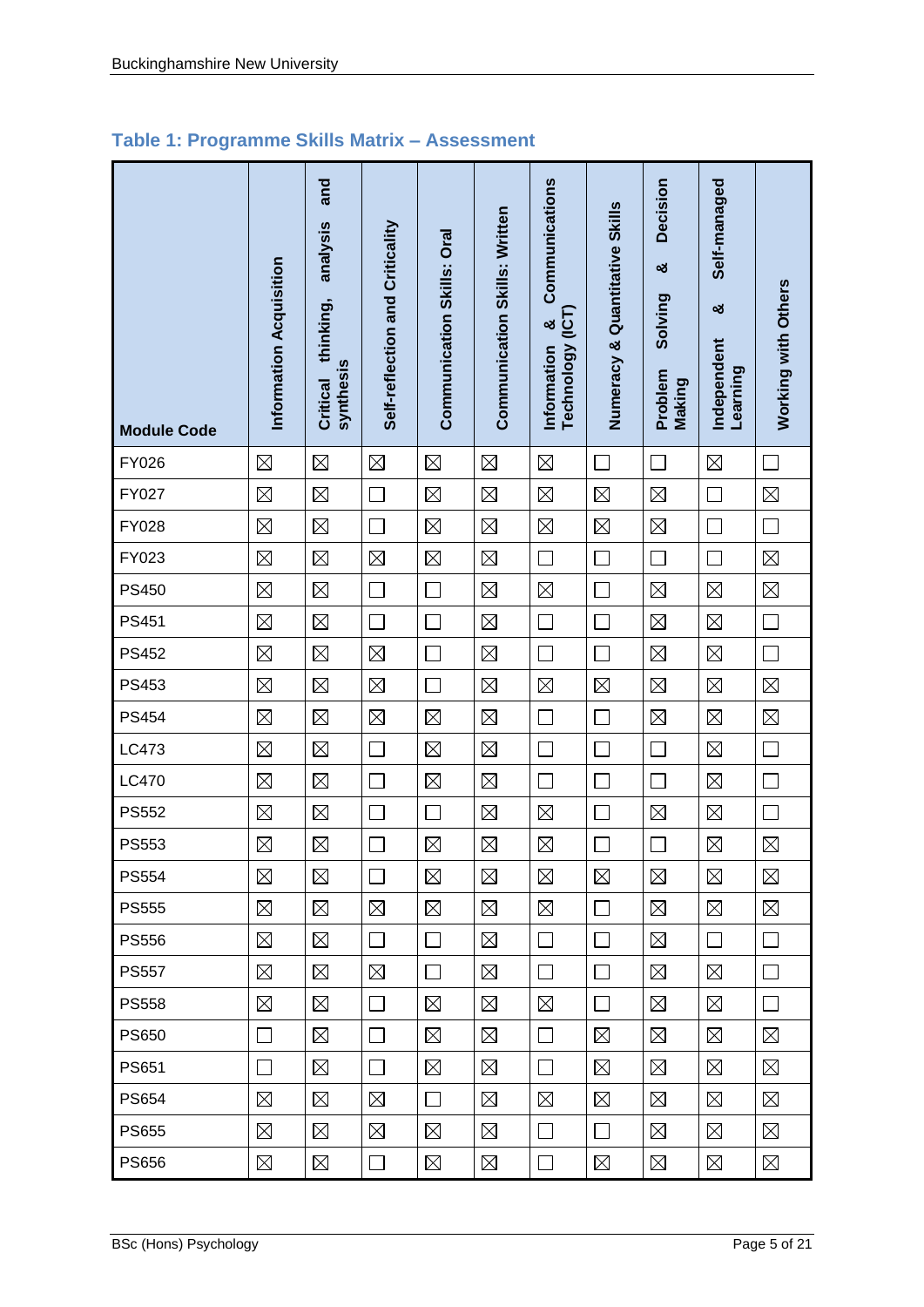| <b>Module Code</b> | Information Acquisition | and<br>analysis<br>thinking,<br>synthesis<br>Critical | Self-reflection and Criticality | Communication Skills: Oral | <b>Communication Skills: Written</b> | Communications<br><b>ICT</b><br>ೲ<br>Technology<br>Information | Numeracy & Quantitative Skills | <b>Decision</b><br>ಯ<br>Solving<br>Problem<br>Making | Self-managed<br>ಯ<br>Independent<br>Learning | Working with Others |
|--------------------|-------------------------|-------------------------------------------------------|---------------------------------|----------------------------|--------------------------------------|----------------------------------------------------------------|--------------------------------|------------------------------------------------------|----------------------------------------------|---------------------|
| <b>PS657</b>       | $\boxtimes$             | $\boxtimes$                                           | $\boxtimes$                     | $\boxtimes$                | $\boxtimes$                          | $\boxtimes$                                                    |                                | $\boxtimes$                                          | $\boxtimes$                                  | $\boxtimes$         |
| <b>PS658</b>       | $\boxtimes$             | $\boxtimes$                                           |                                 | $\mathbf{L}$               | $\boxtimes$                          | $\boxtimes$                                                    |                                | $\boxtimes$                                          | $\boxtimes$                                  |                     |
| <b>PS659</b>       | $\boxtimes$             | $\boxtimes$                                           | $\boxtimes$                     | $\boxtimes$                | $\boxtimes$                          | $\boxtimes$                                                    |                                | $\boxtimes$                                          | $\boxtimes$                                  | Г                   |
| <b>PS604</b>       | $\boxtimes$             | $\boxtimes$                                           | $\boxtimes$                     | $\Box$                     | $\boxtimes$                          | $\boxtimes$                                                    |                                | $\boxtimes$                                          | $\boxtimes$                                  | Г                   |
| PS661              | $\boxtimes$             | $\boxtimes$                                           | $\Box$                          | $\boxtimes$                | $\boxtimes$                          | $\boxtimes$                                                    | ┌                              |                                                      | $\boxtimes$                                  | $\boxtimes$         |
| PS663              | $\boxtimes$             | $\boxtimes$                                           | $\boxtimes$                     | $\boxtimes$                | $\boxtimes$                          | $\Box$                                                         |                                | $\Box$                                               | $\boxtimes$                                  | $\Box$              |
| <b>PS664</b>       | $\boxtimes$             | $\boxtimes$                                           | $\Box$                          | $\boxtimes$                | $\boxtimes$                          | $\boxtimes$                                                    |                                | $\boxtimes$                                          | $\boxtimes$                                  | $\boxtimes$         |
| <b>PS665</b>       | $\boxtimes$             | $\boxtimes$                                           |                                 | $\boxtimes$                | $\boxtimes$                          |                                                                |                                | $\boxtimes$                                          | $\boxtimes$                                  | $\boxtimes$         |
| PS603              | $\boxtimes$             | $\boxtimes$                                           | $\boxtimes$                     | $\boxtimes$                | $\boxtimes$                          | $\boxtimes$                                                    |                                | $\boxtimes$                                          | $\boxtimes$                                  | $\boxtimes$         |

## **Learning, Teaching and Assessment Methods to achieve the Programme Learning Outcomes**

At Level 4 teaching and learning methods are aimed at introducing students to the core areas of psychology within the British Psychological Society Curriculum and providing them with a foundation of knowledge and skills to build upon in levels 5 and 6.

At level 4 a number of different methods will be utilised, including lectures, classroom-based activities, independent learning methods and practical sessions, where applicable. Lectures enable dissemination of knowledge to large numbers of students. They typically provide structure to the topic area in order to facilitate understanding and inspire students to think critically about the issues. At this level seminars will provide a forum in which students can engage with the subject, clarify issues and begin to discuss the subject matter.

At Level 5 students are expected to acquire more in-depth knowledge and understanding of the subject. Knowledge will be disseminated through lectures, but at this level seminar sessions will be much more student-led, and students will be expected to prepare in advance for each seminar. Student-led seminars facilitate development of cooperative team-work between students and individual communication skills, both of which are highly sought-after transferable skills.

At Level 6 students will be encouraged to develop independent learning, analytical and critical evaluation skills and critical application of their knowledge, taking into account wider contexts. Student presentations at this level encourage students to critically examine the application of psychological theory to human behaviour. Students are encouraged to work as a group to coordinate presentations to a professional standard.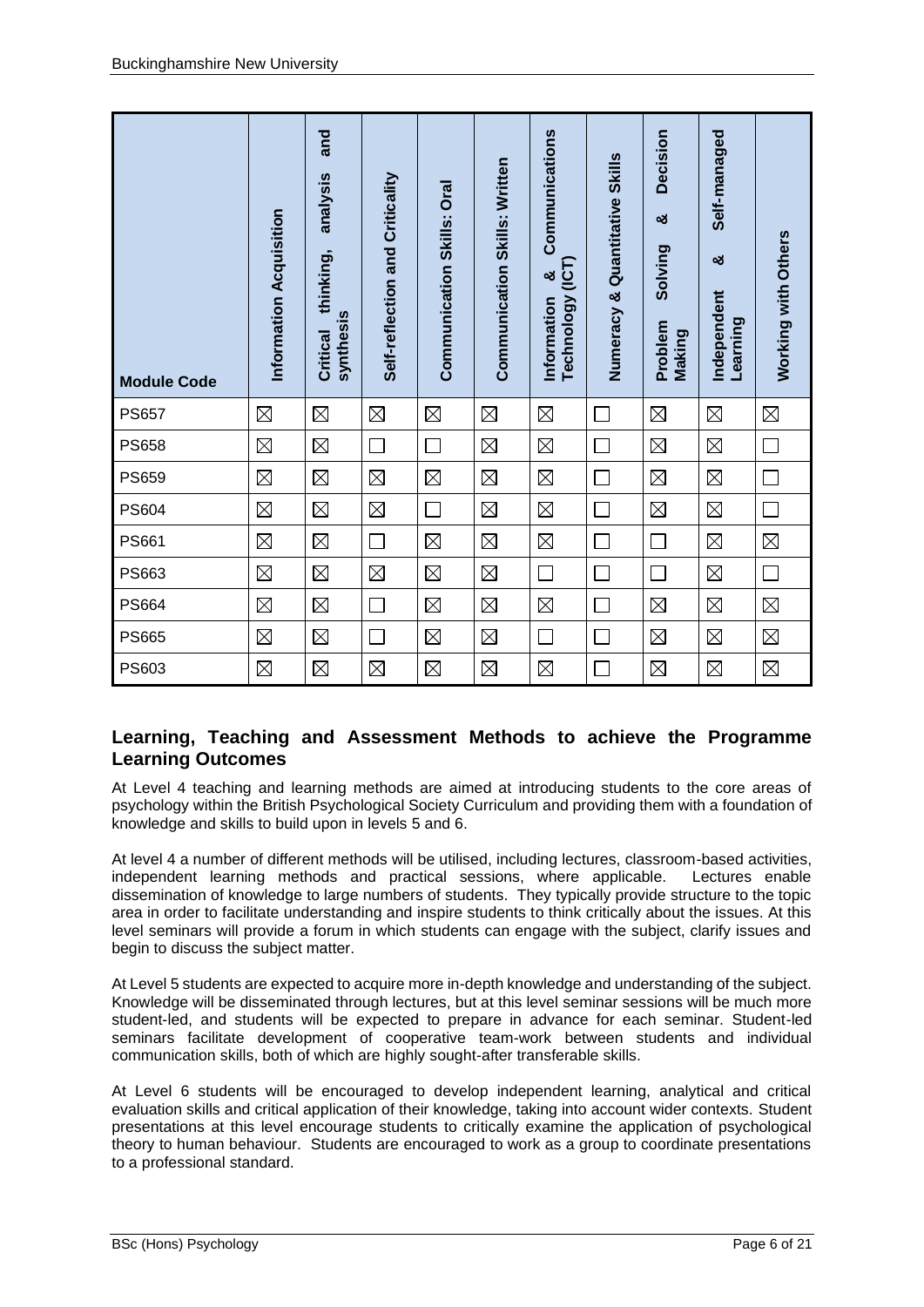Students will engage in a variety of other activities, including analysis of key readings, exercises on systematic literature searching and summarising information from journal articles, group discussions, debates, videos and practical activities.

**Workshops** – laboratory and computing – Workshop activities particularly focus on the practical use of the statistics software package SPSS, which is used by social scientists for the analysis and presentation of quantitative data. In addition, students will be given the opportunity to use the observation laboratory and to engage in the measurement of psycho-physiological responses using Biopac©.

The University has a **Virtual Learning Environment** called '*Blackboard'*', which is a digitally based programme that offers an abundance of supportive features used by lecturers teaching on this programme. This is not offered as an alternative to classroom interaction between students and lecturers, rather it is seen as an additional resource in the forms of:

- Peer support facilitated through the use of the discussion board facility
- *Self-assessment* quizzes
- *Notices* maintains communication between lecturer and students between teaching sessions.
- *Resources page* on-line links to good academic articles of relevance to the module
- *E-Journals* students registered on Blackboard have the ability to access full-text e-journals that the library subscribes to from anywhere that they have Internet access.
- *Course documents*  such as; lecture handouts, seminar activities, module guides, seminar readings, assessment guidelines, reading list etc.

A number of careers talks will be arranged for the students to attend outside of the normal timetabled hours. These will cover a range of opportunities for both voluntary work and/or full-time employment. Additionally, a number of speakers will be invited to discuss their engagement in professional courses such Forensic, Clinical and Counselling Psychology (e.g. MSc students, Forensic Psychologists in Training etc.).

#### **Assessment methods**

Summative assessments are designed to test the achievement of the learning outcomes. Some modules include formative assessments. Whilst these do not give marks towards the final module grade, they offer students a valuable learning resource by way of feedback from the tutors, which can offer direction for improved performance on the summative assignments.

A range of summative assessment methods will be employed on this course, as follows:

- **Essay** will provide the opportunity for students to demonstrate in-depth understanding of a particular aspect of their learning. It will encourage them to engage in conducting a systematic literature review and provide the opportunity for them to demonstrate their capacity to critically analyse, synthesis and evaluate the principles, processes and debates inherent in the material, and to present a rational, coherent, information-based argument.
- **Examinations** will allow the students to demonstrate their ability to synthesise a plethora of theoretical, empirical and applied literature in their examination answers. It will examine their capacity for independent thought, and ability to analyse and evaluate the information they are presenting in an original manner. Most examinations are unseen; however, some modules utilise a 'seen' examination, where the questions are released to the students two weeks prior to the examination date. These foster a higher level of analysis and evaluation than is possible in an unseen situation.
- **Time-constrained assignment** will enable the students to demonstrate the breadth of knowledge gained on a module. It will familiarise the students with examination style questions with which they will be confronted, either in the same module or subsequent modules.
- **Poster presentation** will enable the students to demonstrate the skills to present a complex piece of research in a brief, concise and visual format. Students may be required to work independently or in groups to coordinate a presentation to a professional standard.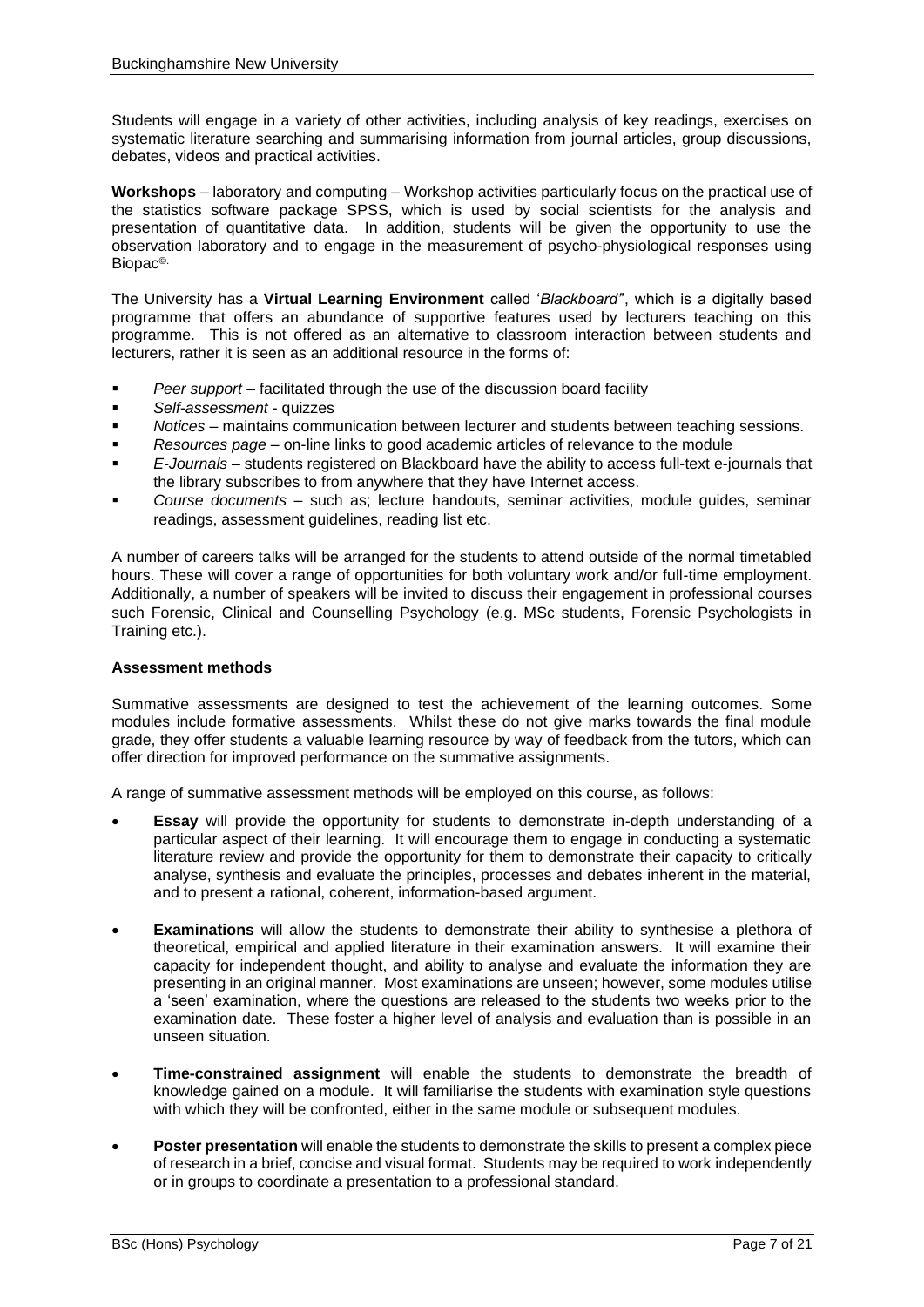- **Oral Presentations** will permit students to demonstrate their knowledge through effective communication skills, and to demonstrate sensitivity to contextual and interpersonal factors.
- **Seminar presentations** will enable students to demonstrate depth of knowledge, to demonstrate communication skills, both written and oral, to demonstrate their ability to work as a team, and to demonstrate sensitivity to contextual and interpersonal factors.
- **Laboratory / Research Reports** will be required in some modules. It will enable students to demonstrate their ability to: define a research problem, critically review relevant academic literature, formulate relevant hypotheses, operationalise variables and design a study, analyse and interpret the forthcoming data, to discuss the findings in relation to the literature, evaluate the contribution of the study to the knowledge area, and write the report in a formal scientific style.
- **Empirical Dissertation** represents a major piece of independent research activity chosen by the student and undertaken in their third year. This will be undertaken with support from an academic supervisor and with regular meetings throughout the academic year. This work will have the structure commonly found in research reports and journal articles, and may potentially be publishable.

During the Foundation Year, students will be exposed to a variety of summative and formative assessments whilst developing the academic skills to be a successful student at university; course content and Learning Outcomes strongly relate to students developing their knowledge and understanding of the subjects being studied and assessed.

## **Work-Based / Placement Learning**

There is no work based/ placement learning for this award.

## **SECTION C: PROGRAMME STRUCTURE(S) AND MATRIX MAPPING**

## **Table 2: Programme Structure Table**

| <b>Course Title</b>  |                     | BSc (Hons) Psychology                                      |     |                   |                          |                                                                      |                     |                |                   |             |                 |  |
|----------------------|---------------------|------------------------------------------------------------|-----|-------------------|--------------------------|----------------------------------------------------------------------|---------------------|----------------|-------------------|-------------|-----------------|--|
| <b>Course Code</b>   |                     | BH1PSY1                                                    |     |                   |                          |                                                                      |                     |                |                   |             |                 |  |
| <b>Mode of Study</b> |                     | <b>Full time Attendance</b>                                |     |                   |                          |                                                                      |                     |                |                   |             |                 |  |
| <b>Credit Value</b>  |                     | <b>UK3</b>                                                 | 360 |                   |                          | <b>ECTS</b>                                                          |                     |                | 180               |             |                 |  |
|                      |                     |                                                            |     |                   |                          |                                                                      |                     | <b>Regime</b>  | <b>Assessment</b> |             |                 |  |
| <b>Module Code</b>   | <b>Module Title</b> |                                                            |     | Level<br>QCF/FHEQ | /Year<br>Stage<br>Course | <b>Colptional</b><br>Award<br>$\subseteq$<br>(Clore<br><b>Status</b> | <b>Credit Value</b> | Written Exam % | Coursework %      | Practical % | Semester Taught |  |
| Level 4              |                     |                                                            |     |                   |                          |                                                                      |                     |                |                   |             |                 |  |
| <b>PS450</b>         | Psychology          | Intro to Developmental and Social                          |     | 4                 | 1                        | Ċ                                                                    | 15                  |                | 100               |             | 1               |  |
| PS451                |                     | Intro to Biological Psychology and<br>Cognitive Psychology |     |                   | 1                        | C                                                                    | 15                  | 100            |                   |             | $\overline{2}$  |  |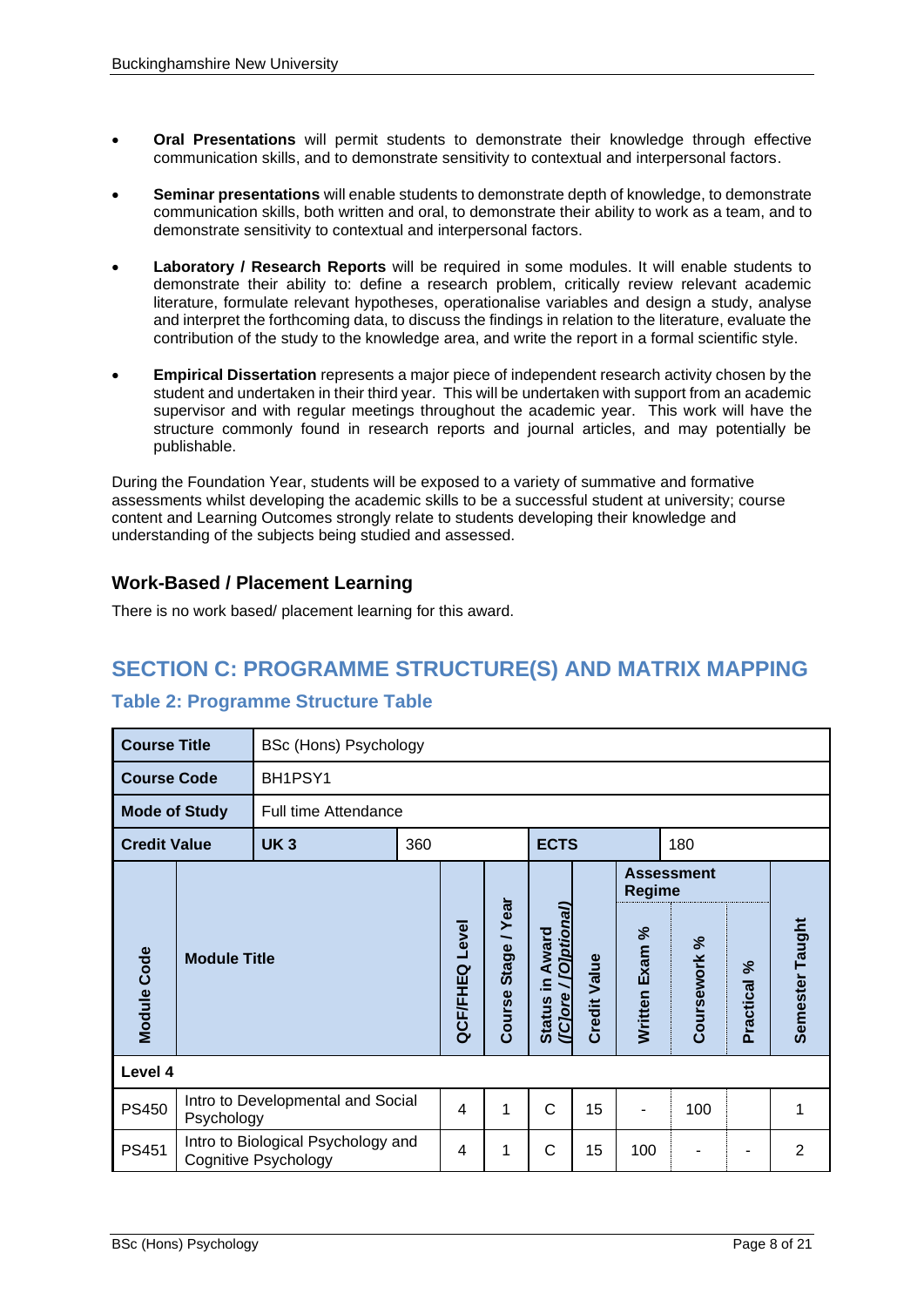| <b>Course Title</b>  |                                                                                                                                                   | BSc (Hons) Psychology                    |                |                       |                     |                                                  |                     |                          |                          |                          |                 |
|----------------------|---------------------------------------------------------------------------------------------------------------------------------------------------|------------------------------------------|----------------|-----------------------|---------------------|--------------------------------------------------|---------------------|--------------------------|--------------------------|--------------------------|-----------------|
| <b>Course Code</b>   |                                                                                                                                                   | BH1PSY1                                  |                |                       |                     |                                                  |                     |                          |                          |                          |                 |
| <b>Mode of Study</b> |                                                                                                                                                   | Full time Attendance                     |                |                       |                     |                                                  |                     |                          |                          |                          |                 |
| <b>Credit Value</b>  |                                                                                                                                                   | <b>UK3</b>                               | 360            |                       |                     | <b>ECTS</b>                                      |                     |                          | 180                      |                          |                 |
|                      |                                                                                                                                                   |                                          |                |                       |                     |                                                  |                     | <b>Regime</b>            | <b>Assessment</b>        |                          |                 |
| Module Code          | <b>Module Title</b>                                                                                                                               |                                          |                | <b>QCF/FHEQ Level</b> | Course Stage / Year | Status in Award<br>( <u>[C]ore / [O]ptional)</u> | <b>Credit Value</b> | Written Exam %           | Coursework %             | Practical %              | Semester Taught |
| <b>PS452</b>         | Psychology                                                                                                                                        | Intro to Personality and Applying        |                | $\overline{4}$        | 1                   | $\mathsf{C}$                                     | 15                  |                          | 100                      | $\blacksquare$           | $\overline{2}$  |
| PS453                |                                                                                                                                                   | <b>Psychological Research Methods</b>    |                | $\overline{4}$        | 1                   | $\mathsf{C}$                                     | 30                  | 70                       | 30                       |                          | <b>Both</b>     |
| <b>PS454</b>         | Intro to Cross-Disciplinary<br>Psychology                                                                                                         |                                          | $\overline{4}$ | 1                     | $\mathsf{C}$        | 15                                               | 50                  | 50                       |                          | 1                        |                 |
| LC473                | Making Sense of Society: The<br>Sociological Imagination                                                                                          |                                          | 4              | 1                     | $\mathsf{C}$        | 15                                               |                     | 100                      |                          | 1                        |                 |
| LC470                | Making Sense of Society:<br>Understanding the Social World                                                                                        |                                          |                |                       | 1                   | $\mathsf C$                                      | 15                  | 100                      |                          |                          | $\overline{2}$  |
| Level 5              |                                                                                                                                                   |                                          |                |                       |                     |                                                  |                     |                          |                          |                          |                 |
| <b>PS552</b>         |                                                                                                                                                   | Developmental Psychology                 |                | 5                     | $\overline{2}$      | $\mathsf C$                                      | 15                  | 50                       | 50                       | L,                       | 2               |
| <b>PS553</b>         | BioPsychology                                                                                                                                     |                                          |                | 5                     | $\overline{2}$      | C                                                | 15                  | 50                       |                          | 50                       | 1/2             |
| <b>PS554</b>         | Psychology                                                                                                                                        | Quantitative Research Methods in         |                | 5                     | $\overline{2}$      | C                                                | 30                  | 25                       | 50                       | 25                       | <b>Both</b>     |
| <b>PS555</b>         | Psychology                                                                                                                                        | Qualitative Research Methods in          |                | 5                     | $\overline{c}$      | $\mathsf C$                                      | 15                  |                          | 100                      |                          | 1               |
| <b>PS556</b>         |                                                                                                                                                   | <b>Cognitive Processes in Psychology</b> |                | 5                     | $\overline{2}$      | C                                                | 15                  | 100                      |                          | $\overline{\phantom{a}}$ | 1/2             |
| <b>PS557</b>         | <b>Differences</b>                                                                                                                                | Personality and Individual               |                | 5                     | $\overline{2}$      | C                                                | 15                  | 50                       | 50                       |                          | 1               |
| <b>PS558</b>         | Psychology                                                                                                                                        | Conceptual and Historical Issues in      |                | 5                     | $\overline{2}$      | C                                                | 15                  |                          | 60                       | 40                       | $\overline{2}$  |
| Level 6              |                                                                                                                                                   |                                          |                |                       |                     |                                                  |                     |                          |                          |                          |                 |
| <b>PS654</b>         |                                                                                                                                                   | <b>Empirical Dissertation</b>            |                | 6                     | 3                   | $\mathsf C$                                      | 30                  | $\overline{\phantom{0}}$ | 100                      | $\overline{a}$           | <b>Both</b>     |
| PS603                | <b>Critical Social Psychology</b>                                                                                                                 |                                          |                | 5                     | 3                   | C                                                | 15                  | 60                       | $\blacksquare$           | 40                       | 1               |
|                      | Students must choose 2 Options from those available in Semester 1 AND 3 Options from those<br>available in Semester 2. Options available include: |                                          |                |                       |                     |                                                  |                     |                          |                          |                          |                 |
| <b>PS655</b>         |                                                                                                                                                   | Positive Psychology                      |                | 6                     | 3                   | $\bigcirc$                                       | 15                  | $\blacksquare$           | 100                      | $\overline{\phantom{a}}$ | 1 or 2          |
| <b>PS656</b>         | Health Psychology                                                                                                                                 |                                          | 6              | 3                     | O                   | 15                                               | 50                  | 50                       | $\frac{1}{2}$            | 1 or 2                   |                 |
| <b>PS657</b>         | <b>Business and Organisational</b><br>Psychology                                                                                                  |                                          | 6              | 3                     | O                   | 15                                               | 50                  | 50                       | $\overline{\phantom{0}}$ | 1 or $2$                 |                 |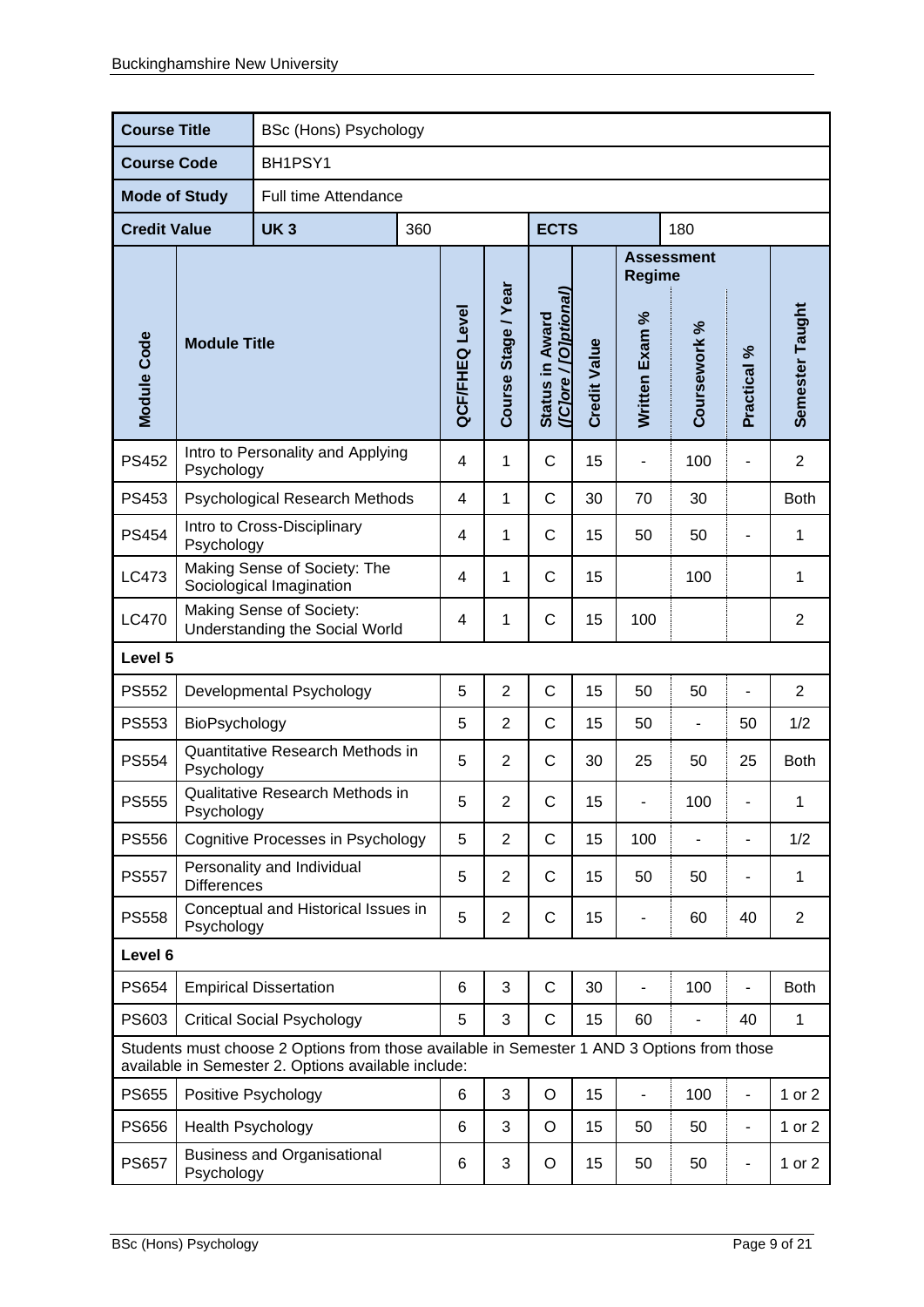|                      | <b>Course Title</b><br><b>BSc (Hons) Psychology</b><br><b>Course Code</b>                |                                     |                |                     |                                         |                     |                |                |                   |                          |                |
|----------------------|------------------------------------------------------------------------------------------|-------------------------------------|----------------|---------------------|-----------------------------------------|---------------------|----------------|----------------|-------------------|--------------------------|----------------|
|                      |                                                                                          | BH1PSY1                             |                |                     |                                         |                     |                |                |                   |                          |                |
| <b>Mode of Study</b> |                                                                                          | Full time Attendance                |                |                     |                                         |                     |                |                |                   |                          |                |
| <b>Credit Value</b>  |                                                                                          | <b>UK3</b>                          | 360            |                     |                                         | <b>ECTS</b>         |                |                | 180               |                          |                |
|                      |                                                                                          |                                     |                |                     |                                         |                     |                | <b>Regime</b>  | <b>Assessment</b> |                          |                |
| <b>Module Code</b>   | <b>Module Title</b>                                                                      |                                     | QCF/FHEQ Level | Course Stage / Year | (Clore / [Olptional)<br>Status in Award | <b>Credit Value</b> | Written Exam % | Coursework %   | Practical %       | Semester Taught          |                |
| <b>PS658</b>         | Psychology                                                                               | <b>Advanced Developmental</b>       |                | 6                   | 3                                       | O                   | 15             | 50             | 50                | $\blacksquare$           | $\mathbf{1}$   |
| <b>PS659</b>         |                                                                                          | <b>Counselling Psychology</b>       |                | 6                   | 3                                       | $\circ$             | 15             | 60             | $\blacksquare$    | 40                       | $\overline{2}$ |
| <b>PS604</b>         |                                                                                          | Principles of Psychopathology       |                | 6                   | 3                                       | $\circ$             | 15             | 50             | 50                | $\overline{\phantom{a}}$ | 1              |
| PS661                |                                                                                          | <b>Evolutionary Psychology</b>      |                | 6                   | 3                                       | $\circ$             | 15             | 50             | ä,                | 50                       | $\overline{2}$ |
| PS663                |                                                                                          | <b>Exceptional Human Experience</b> |                | 6                   | 3                                       | $\circ$             | 15             | $\overline{a}$ | 100               | $\overline{\phantom{a}}$ | 1 or 2         |
| <b>PS664</b>         |                                                                                          | Brain, Mind and Behaviour           |                | 6                   | 3                                       | $\circ$             | 15             | 50             | 50                | $\blacksquare$           | 1 or 2         |
| <b>PS665</b>         | Educational Psychology (cannot be<br>taken without Developmental<br>Psychology in Sem.1) |                                     |                | 6                   | 3                                       | O                   | 15             | 100            |                   |                          | $\overline{2}$ |
| <b>PS650</b>         | Police Psychology and Legal<br>Framework                                                 |                                     |                | 6                   | 3                                       | O                   | 15             | $\overline{a}$ | 50                | 50                       | 1              |
| PS651                | Investigative and Forensic<br>Psychology                                                 |                                     |                | 6                   | 3                                       | O                   | 15             |                | 50                | 50                       | $\overline{2}$ |

| <b>Course Title</b>  |                     | BSc (Hons) Psychology |     |                   |                                                     |                                                             |                     |                                    |                                   |                 |                 |
|----------------------|---------------------|-----------------------|-----|-------------------|-----------------------------------------------------|-------------------------------------------------------------|---------------------|------------------------------------|-----------------------------------|-----------------|-----------------|
| <b>Course Code</b>   |                     | BH1PSY2               |     |                   |                                                     |                                                             |                     |                                    |                                   |                 |                 |
| <b>Mode of Study</b> |                     | Part time Attendance  |     |                   |                                                     |                                                             |                     |                                    |                                   |                 |                 |
| <b>Credit Value</b>  |                     | <b>UK3</b>            | 360 |                   |                                                     | <b>ECTS</b>                                                 |                     |                                    | 180                               |                 |                 |
| Module Code          | <b>Module Title</b> |                       |     | Level<br>QCF/FHEQ | Year<br>$\overline{\phantom{0}}$<br>Stage<br>Course | <b>Olptional</b><br>Award<br>크.<br>(Clore)<br><b>Status</b> | <b>Credit Value</b> | <b>Regime</b><br>Exam %<br>Written | <b>Assessment</b><br>Coursework % | వ్<br>Practical | Semester Taught |
|                      | Level 4 - Year 1    |                       |     |                   |                                                     |                                                             |                     |                                    |                                   |                 |                 |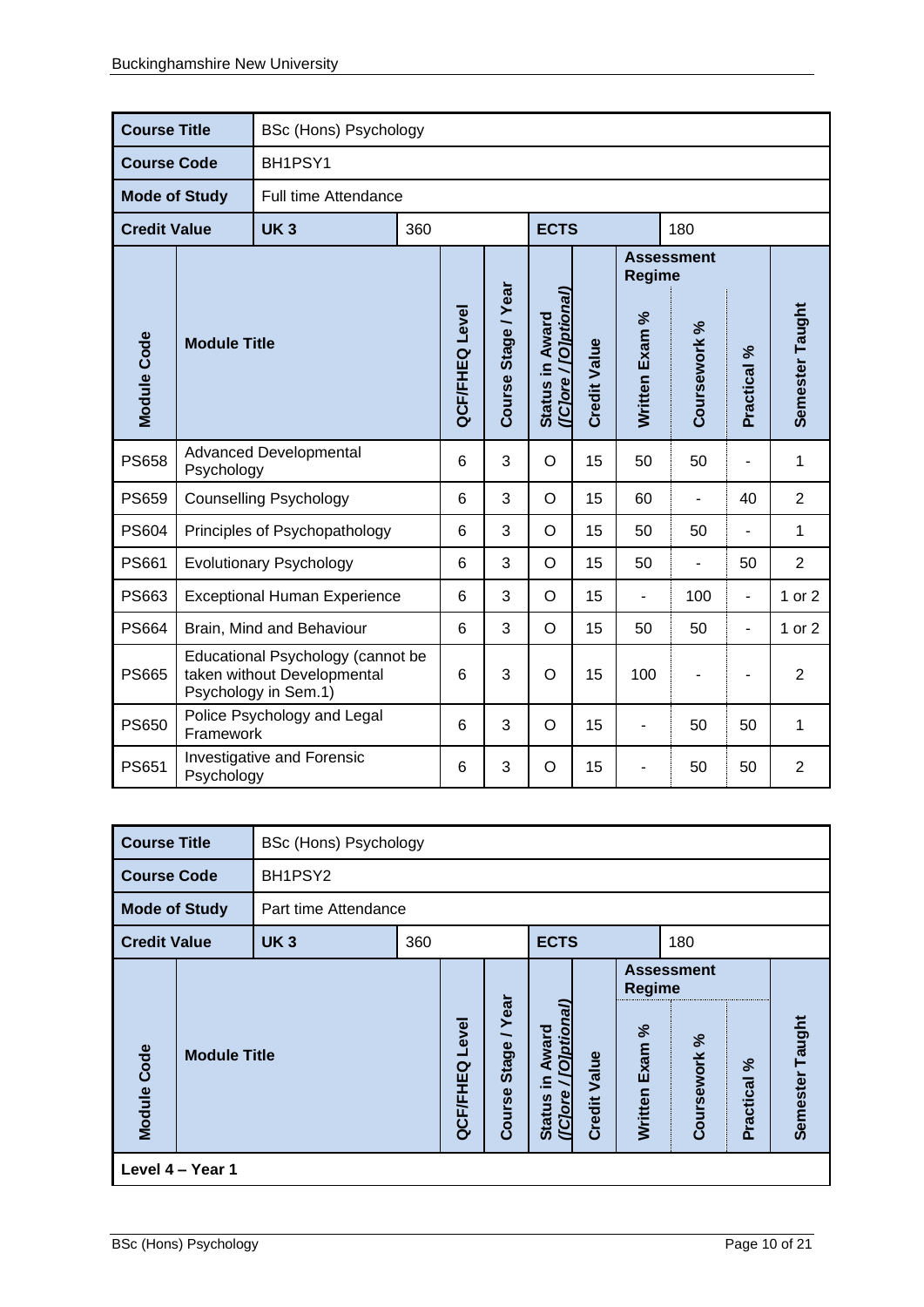| <b>Course Title</b>  | BSc (Hons) Psychology                                                                                                                            |                                                            |     |                       |                     |                                                 |                     |                              |                   |                          |                 |
|----------------------|--------------------------------------------------------------------------------------------------------------------------------------------------|------------------------------------------------------------|-----|-----------------------|---------------------|-------------------------------------------------|---------------------|------------------------------|-------------------|--------------------------|-----------------|
| <b>Course Code</b>   |                                                                                                                                                  | BH1PSY2                                                    |     |                       |                     |                                                 |                     |                              |                   |                          |                 |
| <b>Mode of Study</b> |                                                                                                                                                  | Part time Attendance                                       |     |                       |                     |                                                 |                     |                              |                   |                          |                 |
| <b>Credit Value</b>  |                                                                                                                                                  | <b>UK3</b>                                                 | 360 |                       |                     | <b>ECTS</b>                                     |                     |                              | 180               |                          |                 |
|                      |                                                                                                                                                  |                                                            |     |                       |                     |                                                 |                     | <b>Regime</b>                | <b>Assessment</b> |                          |                 |
| Module Code          | <b>Module Title</b>                                                                                                                              |                                                            |     | <b>QCF/FHEQ Level</b> | Course Stage / Year | Status in Award<br><u>(IC]ore / [O]ptional)</u> | <b>Credit Value</b> | Written Exam %               | Coursework %      | Practical %              | Semester Taught |
| <b>PS450</b>         | Intro to Developmental and Social<br>Psychology                                                                                                  | $\overline{4}$                                             | 1   | $\mathsf{C}$          | 15                  |                                                 | 100                 |                              | 1                 |                          |                 |
| <b>PS451</b>         | Intro to Biological Psychology and<br><b>Cognitive Psychology</b>                                                                                | 4                                                          | 1   | $\mathsf{C}$          | 15                  | 100                                             |                     |                              | $\overline{2}$    |                          |                 |
| <b>PS452</b>         | Intro to Personality and Applying<br>Psychology                                                                                                  | 4                                                          | 1   | $\mathsf{C}$          | 15                  | $\blacksquare$                                  | 100                 | $\overline{\phantom{0}}$     | $\overline{2}$    |                          |                 |
| <b>PS454</b>         | Intro to Cross-Disciplinary<br>Psychology                                                                                                        |                                                            |     |                       | 1                   | $\mathsf C$                                     | 15                  | 50                           | 50                |                          | 1               |
|                      | Level 4 - Year 2                                                                                                                                 |                                                            |     |                       |                     |                                                 |                     |                              |                   |                          |                 |
| PS453                |                                                                                                                                                  | Psychological Research Methods                             |     | 4                     | $\overline{2}$      | $\mathsf{C}$                                    | 30                  | 70                           | 30                |                          | <b>Both</b>     |
| LC473                |                                                                                                                                                  | Making Sense of Society: The<br>Sociological Imagination   |     | 4                     | $\overline{2}$      | $\mathsf{C}$                                    | 15                  |                              | 100               |                          | 1               |
| <b>LC470</b>         |                                                                                                                                                  | Making Sense of Society:<br>Understanding the Social World |     | 4                     | $\overline{2}$      | $\mathsf C$                                     | 15                  | 100                          |                   |                          | $\overline{2}$  |
|                      | Level 5 - Year 3                                                                                                                                 |                                                            |     |                       |                     |                                                 |                     |                              |                   |                          |                 |
| <b>PS557</b>         | <b>Differences</b>                                                                                                                               | Personality and Individual                                 |     | 5                     | 3                   | $\mathsf{C}$                                    | 15                  | 50                           | 50                |                          | 1               |
| <b>PS552</b>         |                                                                                                                                                  | Developmental Psychology                                   |     | 5                     | 3                   | C                                               | 15                  | 50                           | 50                |                          | $\overline{2}$  |
| <b>PS554</b>         | Psychology                                                                                                                                       | Quantitative Research Methods in                           |     | 5                     | 3                   | $\mathsf C$                                     | 30                  | 25                           | 50                | 25                       | <b>Both</b>     |
|                      | Level 5 - Year 4                                                                                                                                 |                                                            |     |                       |                     |                                                 |                     |                              |                   |                          |                 |
| PS553                | Biopsychology                                                                                                                                    |                                                            |     | 5                     | 4                   | $\mathsf C$                                     | 15                  | 50                           |                   | 50                       | 1/2             |
| <b>PS555</b>         |                                                                                                                                                  | Qualitative Research Methods in<br>Psychology              |     |                       |                     | $\mathsf{C}$                                    | 15                  | $\qquad \qquad \blacksquare$ | 100               |                          | 1               |
| <b>PS556</b>         | <b>Cognitive Processes in Psychology</b>                                                                                                         |                                                            |     | 5                     | 4                   | $\mathsf{C}$                                    | 15                  | 100                          |                   | $\overline{\phantom{0}}$ | 1/2             |
| <b>PS558</b>         | Conceptual and Historical Issues in<br>Psychology                                                                                                |                                                            |     |                       | 4                   | C                                               | 15                  |                              | 60                | 40                       | $\overline{2}$  |
|                      | Level 6 - Year 5                                                                                                                                 |                                                            |     |                       |                     |                                                 |                     |                              |                   |                          |                 |
|                      | Students must choose 1 Option from those available in Semester 1 AND 2 Options from those<br>available in Semester 2. Options available include: |                                                            |     |                       |                     |                                                 |                     |                              |                   |                          |                 |
| <b>PS655</b>         | Positive Psychology                                                                                                                              |                                                            |     |                       | 5                   | O                                               | 15                  | $\blacksquare$               | 100               | $\frac{1}{2}$            | 1 or 2          |
| <b>PS656</b>         | Health Psychology                                                                                                                                |                                                            | 6   | 5                     | O                   | 15                                              | 50                  | 50                           | $\blacksquare$    | 1 or 2                   |                 |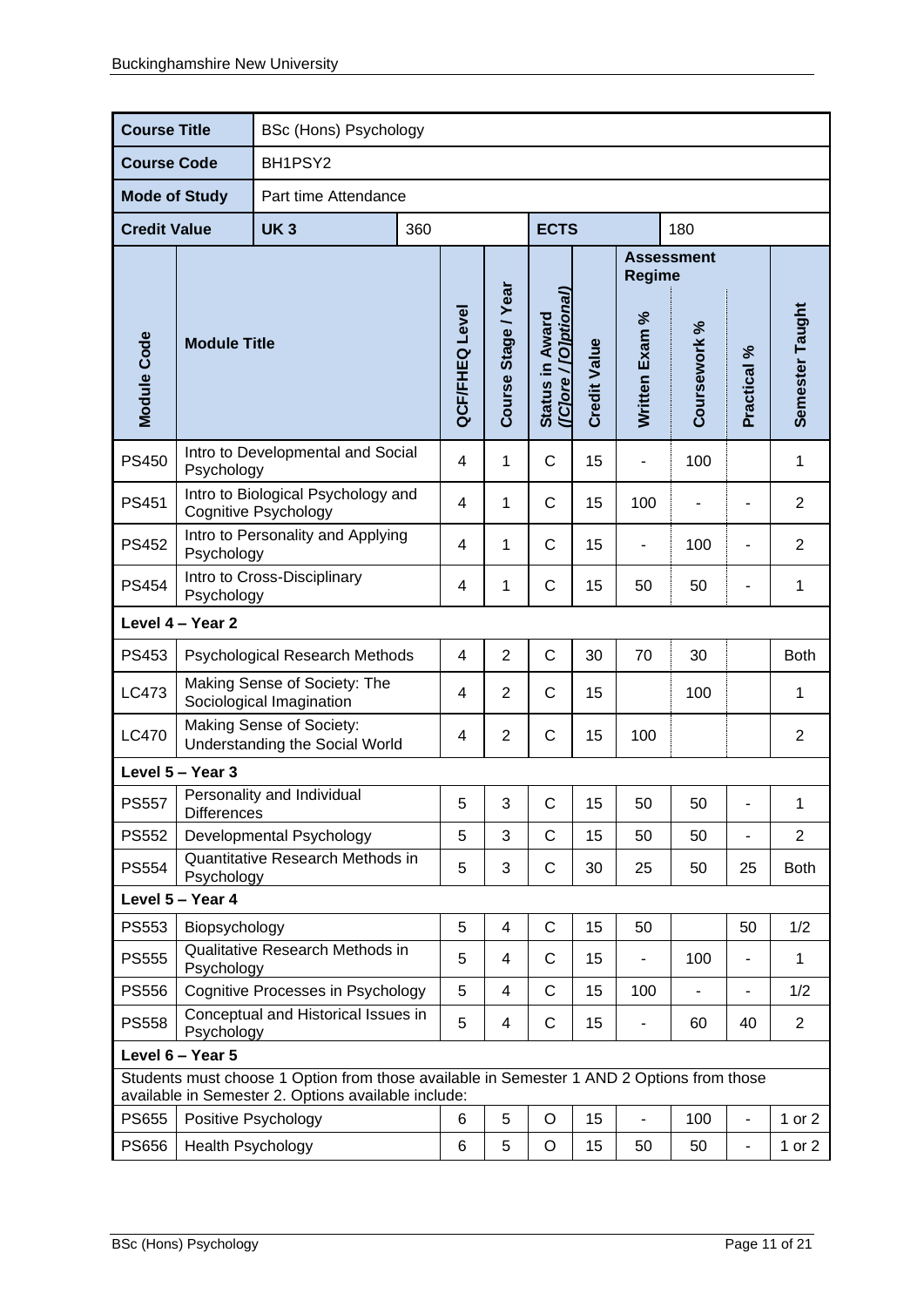|                      | <b>Course Title</b><br><b>BSc (Hons) Psychology</b> |                                                                                                                                                 |     |                       |                     |                                          |                     |                          |                   |                              |                 |
|----------------------|-----------------------------------------------------|-------------------------------------------------------------------------------------------------------------------------------------------------|-----|-----------------------|---------------------|------------------------------------------|---------------------|--------------------------|-------------------|------------------------------|-----------------|
| <b>Course Code</b>   |                                                     | BH1PSY2                                                                                                                                         |     |                       |                     |                                          |                     |                          |                   |                              |                 |
| <b>Mode of Study</b> |                                                     | Part time Attendance                                                                                                                            |     |                       |                     |                                          |                     |                          |                   |                              |                 |
| <b>Credit Value</b>  |                                                     | <b>UK3</b>                                                                                                                                      | 360 |                       |                     | <b>ECTS</b>                              |                     |                          | 180               |                              |                 |
|                      |                                                     |                                                                                                                                                 |     |                       |                     |                                          |                     | <b>Regime</b>            | <b>Assessment</b> |                              |                 |
| <b>Module Code</b>   | <b>Module Title</b>                                 |                                                                                                                                                 |     | <b>QCF/FHEQ Level</b> | Course Stage / Year | ([C]ore / [O]ptional]<br>Status in Award | <b>Credit Value</b> | Written Exam %           | Coursework %      | Practical %                  | Semester Taught |
| <b>PS657</b>         | Psychology                                          | <b>Business and Organisational</b>                                                                                                              |     | 6                     | 5                   | $\circ$                                  | 15                  | 50                       | 50                | $\overline{\phantom{a}}$     | 1 or 2          |
| <b>PS658</b>         |                                                     | Adv Developmental Psychology                                                                                                                    |     |                       |                     | $\circ$                                  | 15                  | 50                       | 50                |                              | 1               |
| <b>PS659</b>         | <b>Counselling Psychology</b>                       |                                                                                                                                                 | 6   | 5                     | $\circ$             | 15                                       | 60                  | $\blacksquare$           | 40                | $\overline{2}$               |                 |
| <b>PS604</b>         | Principles of Psychopathology                       |                                                                                                                                                 | 6   | 5                     | $\circ$             | 15                                       | 50                  | 50                       | Ĭ.                | 1                            |                 |
| <b>PS661</b>         | <b>Evolutionary Psychology</b>                      |                                                                                                                                                 | 6   | 5                     | $\circ$             | 15                                       | 50                  |                          | 50                | $\overline{2}$               |                 |
| PS663                |                                                     | <b>Exceptional Human Experience</b>                                                                                                             |     | 6                     | 5                   | $\circ$                                  | 15                  |                          | 100               | $\overline{a}$               | 1 or $2$        |
| PS664                |                                                     | Brain, Mind and Behaviour                                                                                                                       |     | 6                     | 5                   | $\circ$                                  | 15                  | 50                       | 50                | $\overline{\phantom{a}}$     | 1 or 2          |
| <b>PS665</b>         |                                                     | Educational Psychology (cannot be<br>taken without Developmental<br>Psychology in Sem.1)                                                        |     | 6                     | 5                   | O                                        | 15                  | 100                      |                   |                              | $\overline{2}$  |
| <b>PS650</b>         | Framework                                           | Police Psychology and Legal                                                                                                                     |     | 6                     | 5                   | $\circ$                                  | 15                  | $\overline{a}$           | 50                | 50                           | 1               |
| PS651                | Psychology                                          | Investigative and Forensic                                                                                                                      |     | 6                     | 5                   | O                                        | 15                  | $\blacksquare$           | 50                | 50                           | $\overline{2}$  |
| <b>PS654</b>         |                                                     | <b>Empirical Dissertation</b>                                                                                                                   |     | 6                     | 5                   | $\mathsf{C}$                             | 30                  | $\overline{\phantom{0}}$ | 100               | $\overline{\phantom{0}}$     | <b>Both</b>     |
|                      | Level 6 - Year 6                                    |                                                                                                                                                 |     |                       |                     |                                          |                     |                          |                   |                              |                 |
| PS603                |                                                     | <b>Critical Social Psychology</b>                                                                                                               |     | 6                     | 6                   | $\mathsf C$                              | 15                  | 60                       |                   | 40                           | 1               |
|                      |                                                     | Students must choose 1 Option from those available in Semester 1 AND 1 Option from those<br>available in Semester 2. Options available include: |     |                       |                     |                                          |                     |                          |                   |                              |                 |
| <b>PS655</b>         |                                                     | Positive Psychology                                                                                                                             |     | 6                     | 6                   | $\circ$                                  | 15                  | $\overline{a}$           | 100               | $\frac{1}{2}$                | 1 or 2          |
| <b>PS656</b>         | Health Psychology                                   |                                                                                                                                                 |     | 6                     | 6                   | $\circ$                                  | 15                  | 50                       | 50                | $\overline{\phantom{a}}$     | 1 or 2          |
| <b>PS657</b>         | <b>Business and Organisational</b><br>Psychology    |                                                                                                                                                 |     | 6                     | 6                   | O                                        | 15                  | 50                       | 50                | $\qquad \qquad \blacksquare$ | 1 or 2          |
| <b>PS658</b>         | Adv Developmental Psychology                        |                                                                                                                                                 |     | 6                     | 6                   | $\circ$                                  | 15                  | 50                       | 50                | L,                           | 1               |
| <b>PS659</b>         | <b>Counselling Psychology</b>                       |                                                                                                                                                 |     | 6                     | 6                   | $\circ$                                  | 15                  | 60                       |                   | 40                           | $\overline{2}$  |
| <b>PS604</b>         | Principles of Psychopathology                       |                                                                                                                                                 |     | 6                     | $6\phantom{1}6$     | $\circ$                                  | 15                  | 50                       | 50                |                              | 1               |
| <b>PS661</b>         | <b>Evolutionary Psychology</b>                      |                                                                                                                                                 |     | 6                     | 6                   | $\circ$                                  | 15                  | 50                       |                   | 50                           | $\overline{2}$  |
| PS663                | <b>Exceptional Human Experience</b>                 |                                                                                                                                                 |     | 6                     | 6                   | $\circ$                                  | 15                  |                          | 100               | $\blacksquare$               | 1 or $2$        |
| PS664                | Brain, Mind and Behaviour                           |                                                                                                                                                 | 6   | 6                     | $\circ$             | 15                                       | 50                  | 50                       | $\blacksquare$    | 1 or $2$                     |                 |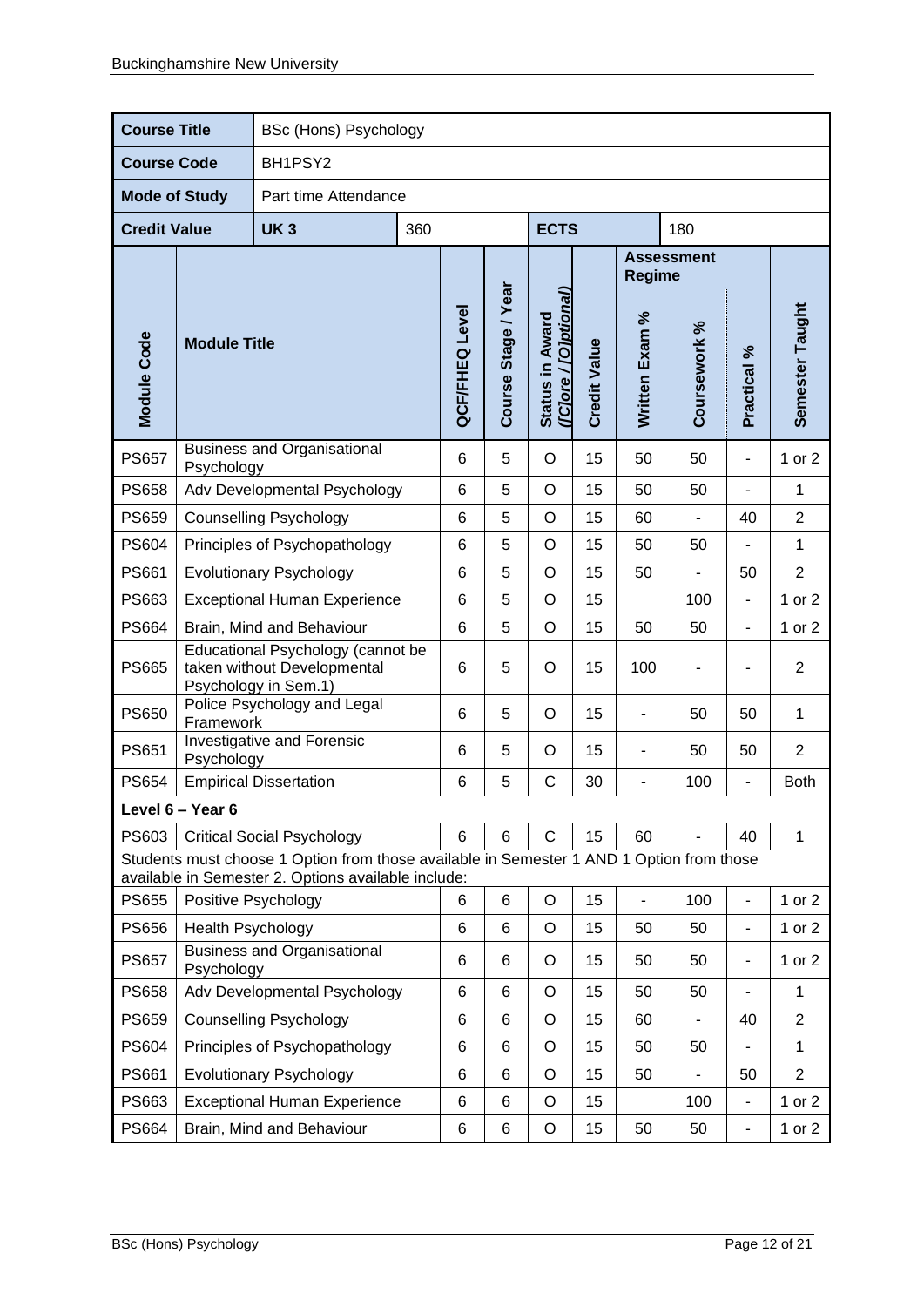| <b>Course Title</b>  |                                                 | BSc (Hons) Psychology                                                                    |     |                       |                          |                                                |                     |                   |              |                        |                 |
|----------------------|-------------------------------------------------|------------------------------------------------------------------------------------------|-----|-----------------------|--------------------------|------------------------------------------------|---------------------|-------------------|--------------|------------------------|-----------------|
| <b>Course Code</b>   |                                                 | BH1PSY2                                                                                  |     |                       |                          |                                                |                     |                   |              |                        |                 |
| <b>Mode of Study</b> |                                                 | Part time Attendance                                                                     |     |                       |                          |                                                |                     |                   |              |                        |                 |
| <b>Credit Value</b>  |                                                 | <b>UK3</b>                                                                               | 360 |                       |                          | <b>ECTS</b>                                    |                     |                   | 180          |                        |                 |
|                      |                                                 |                                                                                          |     |                       |                          |                                                | Regime              | <b>Assessment</b> |              |                        |                 |
| Module Code          | <b>Module Title</b>                             |                                                                                          |     | <b>QCF/FHEQ Level</b> | /Year<br>Stage<br>Course | (IClore / <i>[Olptional</i><br>Status in Award | <b>Credit Value</b> | Exam %<br>Written | Coursework % | $\approx$<br>Practical | Semester Taught |
| <b>PS665</b>         |                                                 | Educational Psychology (cannot be<br>taken without Developmental<br>Psychology in Sem.1) |     | 6                     | 6                        | O                                              | 15                  | 100               |              |                        | $\overline{2}$  |
| <b>PS650</b>         | Framework                                       | Police Psychology and Legal                                                              |     |                       | 6                        | O                                              | 15                  | $\overline{a}$    | 50           | 50                     | 1               |
| <b>PS651</b>         | <b>Investigative and Forensic</b><br>Psychology |                                                                                          |     | 6                     | 6                        | O                                              | 15                  |                   | 50           | 50                     | $\overline{2}$  |

| <b>Course Title</b>  |                                                 |                                                               | BSc (Hons) Psychology with Foundation Year |                       |                        |                                          |                     |                |                   |             |                 |  |  |  |
|----------------------|-------------------------------------------------|---------------------------------------------------------------|--------------------------------------------|-----------------------|------------------------|------------------------------------------|---------------------|----------------|-------------------|-------------|-----------------|--|--|--|
| <b>Course Code</b>   |                                                 | BH1PSY4                                                       |                                            |                       |                        |                                          |                     |                |                   |             |                 |  |  |  |
| <b>Mode of Study</b> |                                                 | Full time Attendance                                          |                                            |                       |                        |                                          |                     |                |                   |             |                 |  |  |  |
| <b>Credit Value</b>  |                                                 | <b>UK3</b>                                                    | 360                                        |                       |                        | <b>ECTS</b>                              |                     |                | 180               |             |                 |  |  |  |
|                      |                                                 |                                                               |                                            |                       |                        |                                          |                     | <b>Regime</b>  | <b>Assessment</b> |             |                 |  |  |  |
| <b>Module Code</b>   | <b>Module Title</b>                             |                                                               |                                            | <b>QCF/FHEQ Level</b> | Stage / Year<br>Course | (ICJore / [O]ptional]<br>Status in Award | <b>Credit Value</b> | Written Exam % | Coursework %      | Practical % | Semester Taught |  |  |  |
|                      | <b>Foundation Year</b>                          |                                                               |                                            |                       |                        |                                          |                     |                |                   |             |                 |  |  |  |
| <b>FY026</b>         | and Creativity                                  | Preparing for Success Knowledge                               |                                            | $\overline{0}$        | 1                      | $\mathsf{C}$                             | n/a                 |                | 100               |             | 1/2             |  |  |  |
| FY027                |                                                 | Preparing for Success Self-<br>development and Responsibility |                                            | 0                     | 1                      | $\mathsf{C}$                             | n/a                 |                | 60                | 40          | 1/2             |  |  |  |
| <b>FY028</b>         | Inquiry Based Learning                          |                                                               |                                            | 0                     | 1                      | C                                        | n/a                 |                | 100               |             | 1/2             |  |  |  |
| FY023                | Foundations of Psychology                       |                                                               |                                            | 0                     | 1                      | $\mathsf{C}$                             | n/a                 |                | 100               |             | 1/2             |  |  |  |
| Level 4              |                                                 |                                                               |                                            |                       |                        |                                          |                     |                |                   |             |                 |  |  |  |
| <b>PS450</b>         | Intro to Developmental and Social<br>Psychology |                                                               |                                            | 4                     | $\overline{2}$         | $\mathsf{C}$                             | 15                  |                | 100               |             | 1               |  |  |  |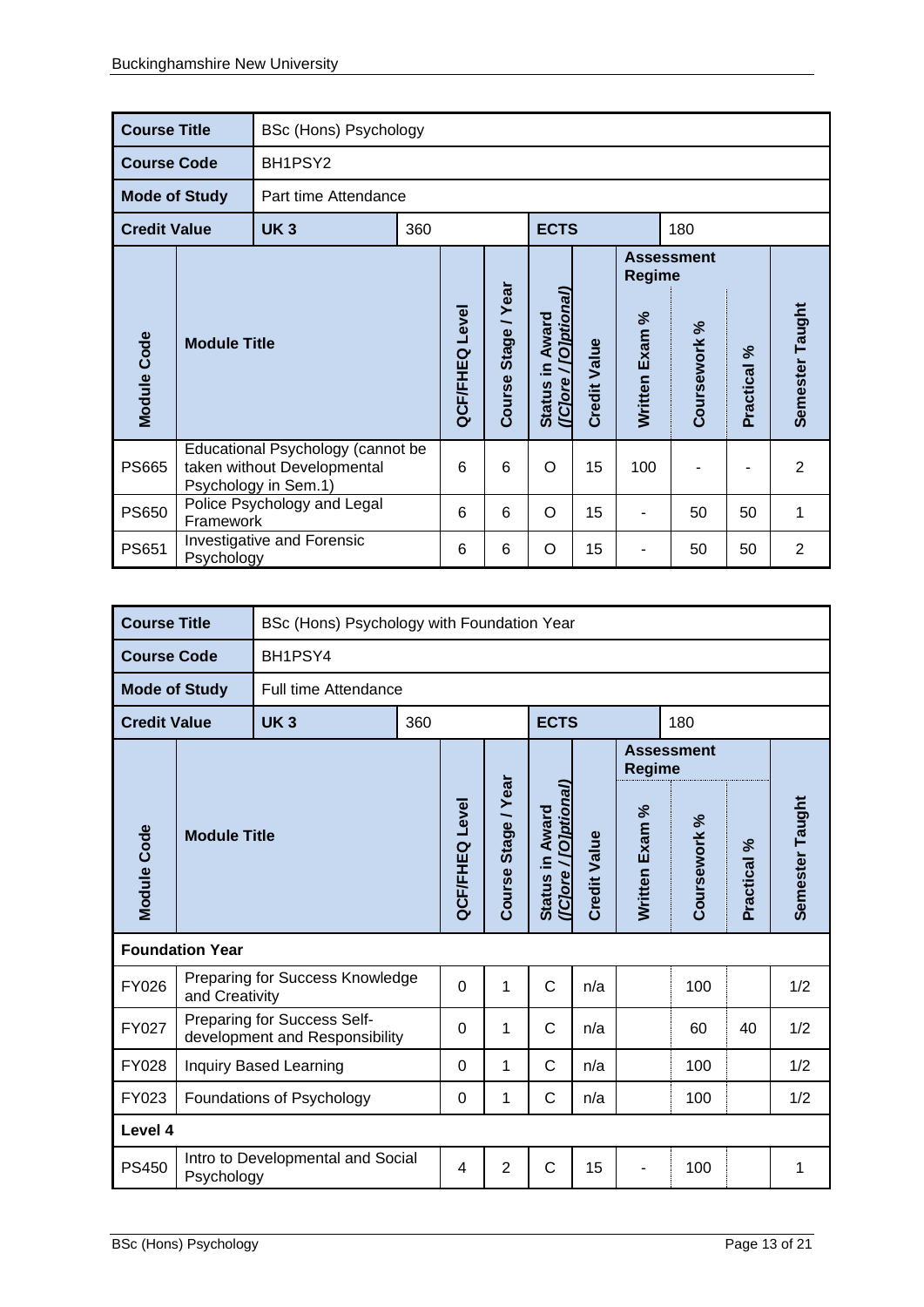| <b>Course Title</b>  |                                                                                                                                                   | BSc (Hons) Psychology with Foundation Year                        |                       |                     |                                          |                     |                |                          |                          |                          |                |
|----------------------|---------------------------------------------------------------------------------------------------------------------------------------------------|-------------------------------------------------------------------|-----------------------|---------------------|------------------------------------------|---------------------|----------------|--------------------------|--------------------------|--------------------------|----------------|
| <b>Course Code</b>   |                                                                                                                                                   | BH1PSY4                                                           |                       |                     |                                          |                     |                |                          |                          |                          |                |
| <b>Mode of Study</b> |                                                                                                                                                   | Full time Attendance                                              |                       |                     |                                          |                     |                |                          |                          |                          |                |
| <b>Credit Value</b>  |                                                                                                                                                   | <b>UK3</b>                                                        | 360                   |                     |                                          | <b>ECTS</b>         |                |                          | 180                      |                          |                |
|                      |                                                                                                                                                   |                                                                   |                       |                     |                                          |                     |                | <b>Regime</b>            | <b>Assessment</b>        |                          |                |
| <b>Module Code</b>   | <b>Module Title</b>                                                                                                                               |                                                                   | <b>QCF/FHEQ Level</b> | Course Stage / Year | ([C]ore / [O]ptional)<br>Status in Award | <b>Credit Value</b> | Written Exam % | Coursework %             | Practical %              | Semester Taught          |                |
| <b>PS451</b>         |                                                                                                                                                   | Intro to Biological Psychology and<br><b>Cognitive Psychology</b> |                       | 4                   | $\overline{2}$                           | C                   | 15             | 100                      |                          | L,                       | $\overline{2}$ |
| <b>PS452</b>         | Psychology                                                                                                                                        | Intro to Personality and Applying                                 |                       | 4                   | $\overline{2}$                           | $\mathsf C$         | 15             |                          | 100                      |                          | $\overline{2}$ |
| PS453                | Psychological Research Methods                                                                                                                    |                                                                   |                       | 4                   | $\overline{2}$                           | $\mathsf{C}$        | 30             | 70                       | 30                       |                          | <b>Both</b>    |
| <b>PS454</b>         | Intro to Cross-Disciplinary<br>Psychology                                                                                                         |                                                                   |                       | 4                   | $\overline{2}$                           | $\mathsf{C}$        | 15             | 50                       | 50                       |                          | 1              |
| LC473                | Making Sense of Society: The<br>Sociological Imagination                                                                                          |                                                                   |                       | 4                   | $\overline{2}$                           | $\mathsf{C}$        | 15             |                          | 100                      |                          | 1              |
| <b>LC470</b>         |                                                                                                                                                   | Making Sense of Society:<br>Understanding the Social World        |                       | 4                   | $\overline{2}$                           | C                   | 15             | 100                      |                          |                          | $\overline{2}$ |
| Level 5              |                                                                                                                                                   |                                                                   |                       |                     |                                          |                     |                |                          |                          |                          |                |
| <b>PS552</b>         |                                                                                                                                                   | Developmental Psychology                                          |                       | 5                   | 3                                        | $\mathsf C$         | 15             | 50                       | 50                       | $\overline{a}$           | $\overline{2}$ |
| <b>PS553</b>         | BioPsychology                                                                                                                                     |                                                                   |                       | 5                   | 3                                        | C                   | 15             | 50                       | $\overline{\phantom{a}}$ | 50                       | 1/2            |
| <b>PS554</b>         | Psychology                                                                                                                                        | Quantitative Research Methods in                                  |                       | 5                   | 3                                        | C                   | 30             | 25                       | 50                       | 25                       | <b>Both</b>    |
| <b>PS555</b>         | Psychology                                                                                                                                        | Qualitative Research Methods in                                   |                       | 5                   | 3                                        | C                   | 15             |                          | 100                      |                          | 1              |
| <b>PS556</b>         |                                                                                                                                                   | Cognitive Processes in Psychology                                 |                       | 5                   | 3                                        | $\mathsf{C}$        | 15             | 100                      |                          | $\overline{\phantom{a}}$ | 1/2            |
| <b>PS557</b>         | <b>Differences</b>                                                                                                                                | Personality and Individual                                        |                       | 5                   | 3                                        | C                   | 15             | 50                       | 50                       |                          | 1              |
| <b>PS558</b>         | Psychology                                                                                                                                        | Conceptual and Historical Issues in                               |                       | 5                   | 3                                        | $\mathsf C$         | 15             | -                        | 60                       | 40                       | $\overline{2}$ |
| Level 6              |                                                                                                                                                   |                                                                   |                       |                     |                                          |                     |                |                          |                          |                          |                |
| <b>PS654</b>         |                                                                                                                                                   | <b>Empirical Dissertation</b>                                     |                       | 6                   | $\overline{4}$                           | $\mathsf{C}$        | 30             | $\overline{\phantom{0}}$ | 100                      | -                        | <b>Both</b>    |
| PS603                | <b>Critical Social Psychology</b>                                                                                                                 |                                                                   |                       | 6                   | 4                                        | C                   | 15             | 60                       |                          | 40                       | 1              |
|                      | Students must choose 2 Options from those available in Semester 1 AND 3 Options from those<br>available in Semester 2. Options available include: |                                                                   |                       |                     |                                          |                     |                |                          |                          |                          |                |
| <b>PS655</b>         |                                                                                                                                                   | Positive Psychology                                               |                       | 6                   | 4                                        | $\circ$             | 15             | $\overline{a}$           | 100                      | $\overline{a}$           | 1 or 2         |
| <b>PS656</b>         | Health Psychology                                                                                                                                 |                                                                   |                       | 6                   | $\overline{4}$                           | O                   | 15             | 50                       | 50                       | $\blacksquare$           | 1 or $2$       |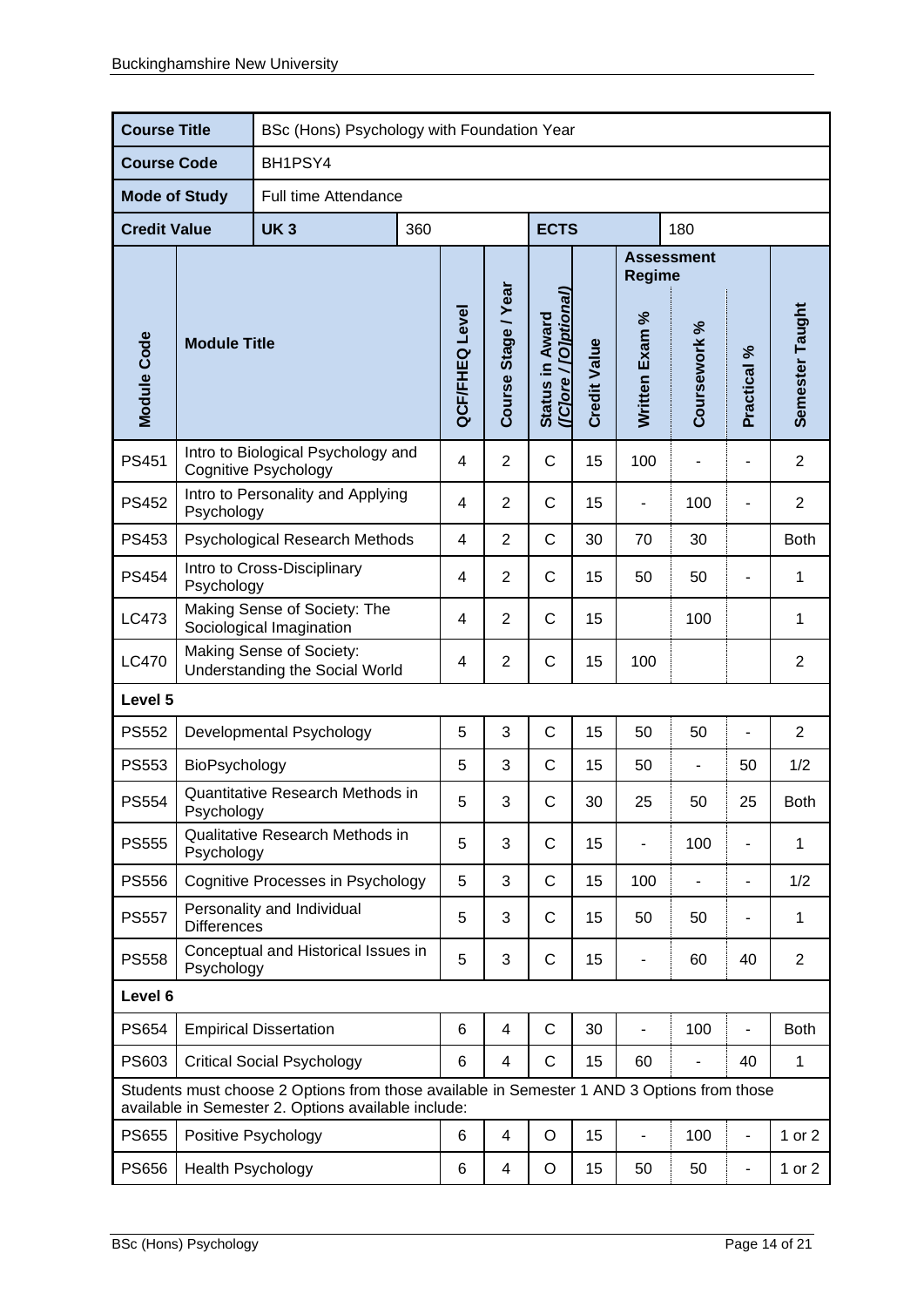| <b>Course Title</b>  |                                                                                          | BSc (Hons) Psychology with Foundation Year |     |                 |                     |                                          |                     |                |                   |                |                 |
|----------------------|------------------------------------------------------------------------------------------|--------------------------------------------|-----|-----------------|---------------------|------------------------------------------|---------------------|----------------|-------------------|----------------|-----------------|
| <b>Course Code</b>   |                                                                                          | BH1PSY4                                    |     |                 |                     |                                          |                     |                |                   |                |                 |
| <b>Mode of Study</b> |                                                                                          | Full time Attendance                       |     |                 |                     |                                          |                     |                |                   |                |                 |
| <b>Credit Value</b>  |                                                                                          | <b>UK3</b>                                 | 360 |                 |                     | <b>ECTS</b>                              |                     |                | 180               |                |                 |
|                      |                                                                                          |                                            |     |                 |                     |                                          |                     | <b>Regime</b>  | <b>Assessment</b> |                |                 |
| Module Code          | <b>Module Title</b>                                                                      |                                            |     | QCF/FHEQ Level  | Course Stage / Year | (ICJore / [O]ptional)<br>Status in Award | <b>Credit Value</b> | Written Exam % | Coursework %      | Practical %    | Semester Taught |
| <b>PS657</b>         | <b>Business and Organisational</b><br>Psychology                                         |                                            |     | 6               | 4                   | $\circ$                                  | 15                  | 50             | 50                | $\blacksquare$ | 1 or 2          |
| <b>PS658</b>         | <b>Advanced Developmental</b><br>Psychology                                              |                                            | 6   | 4               | $\circ$             | 15                                       | 50                  | 50             | $\overline{a}$    | 1              |                 |
| <b>PS659</b>         | <b>Counselling Psychology</b>                                                            |                                            |     | $6\phantom{1}6$ | $\overline{4}$      | $\circ$                                  | 15                  | 60             | $\overline{a}$    | 40             | $\overline{2}$  |
| <b>PS604</b>         | Principles of Psychopathology                                                            |                                            |     | 6               | 4                   | $\circ$                                  | 15                  | 50             | 50                | L.             | $\mathbf{1}$    |
| PS661                | <b>Evolutionary Psychology</b>                                                           |                                            |     | 6               | 4                   | $\circ$                                  | 15                  | 50             |                   | 50             | $\overline{2}$  |
| PS663                | <b>Exceptional Human Experience</b>                                                      |                                            |     | 6               | 4                   | $\circ$                                  | 15                  | L.             | 100               | $\blacksquare$ | 1 or 2          |
| <b>PS664</b>         | Brain, Mind and Behaviour                                                                |                                            |     | 6               | 4                   | $\circ$                                  | 15                  | 50             | 50                | $\blacksquare$ | 1 or 2          |
| <b>PS665</b>         | Educational Psychology (cannot be<br>taken without Developmental<br>Psychology in Sem.1) |                                            |     | 6               | 4                   | $\circ$                                  | 15                  | 100            |                   | $\blacksquare$ | $\overline{2}$  |
| <b>PS650</b>         | Police Psychology and Legal<br>Framework                                                 |                                            |     | 6               | 4                   | $\circ$                                  | 15                  | ۰              | 50                | 50             | 1               |
| <b>PS651</b>         | Investigative and Forensic<br>Psychology                                                 |                                            |     | 6               | 4                   | O                                        | 15                  |                | 50                | 50             | $\overline{2}$  |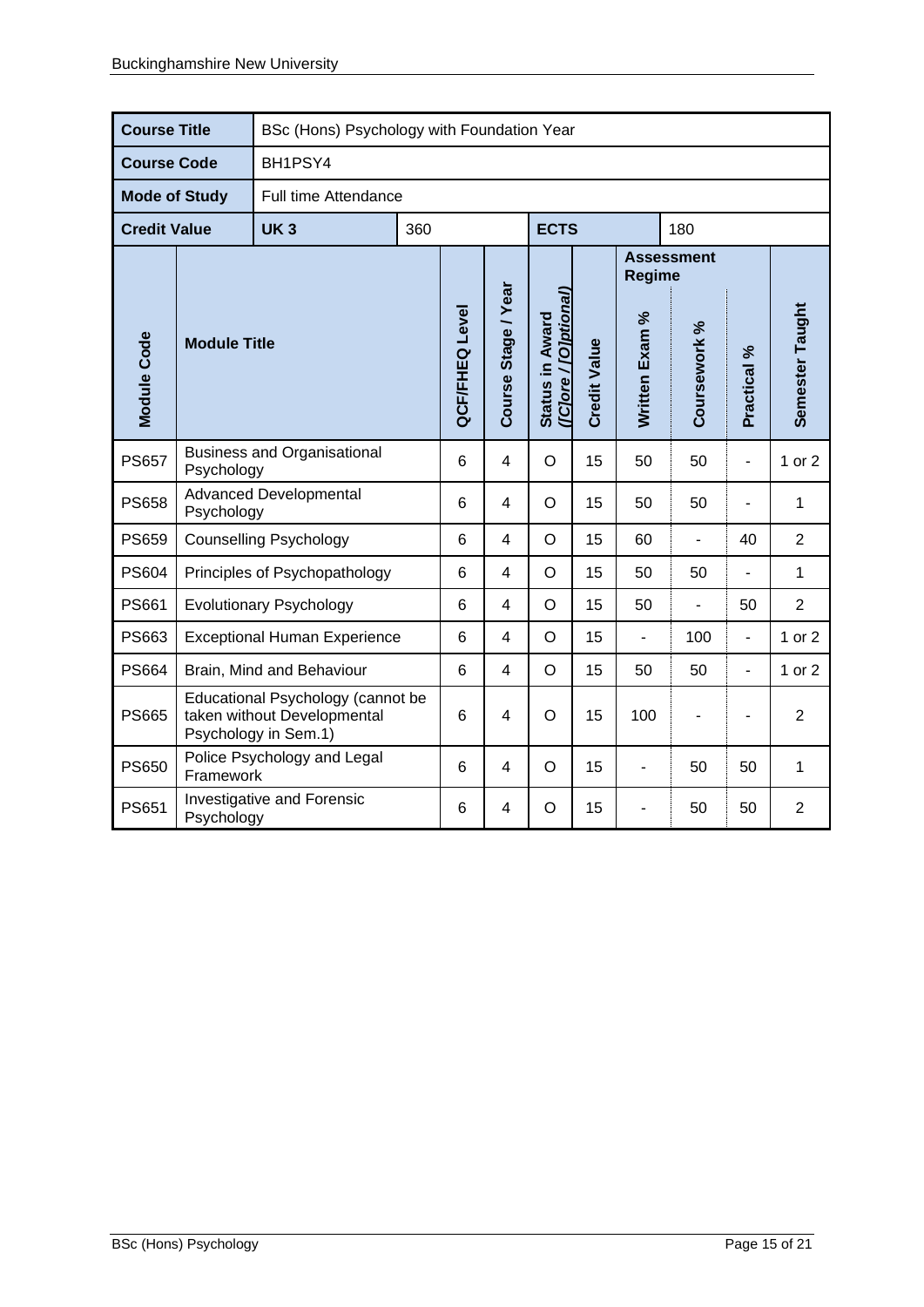| <b>Course Title</b>  |                                                                   | BSc (Hons) Psychology with International Foundation Year |     |                       |                     |                                          |                              |                                    |                          |                          |                 |
|----------------------|-------------------------------------------------------------------|----------------------------------------------------------|-----|-----------------------|---------------------|------------------------------------------|------------------------------|------------------------------------|--------------------------|--------------------------|-----------------|
| <b>Course Code</b>   |                                                                   | BH1PSY4I                                                 |     |                       |                     |                                          |                              |                                    |                          |                          |                 |
| <b>Mode of Study</b> |                                                                   | Full time Attendance                                     |     |                       |                     |                                          |                              |                                    |                          |                          |                 |
| <b>Credit Value</b>  |                                                                   | <b>UK3</b>                                               | 360 | <b>ECTS</b>           |                     |                                          | 180                          |                                    |                          |                          |                 |
|                      |                                                                   |                                                          |     |                       |                     |                                          |                              | <b>Assessment</b><br><b>Regime</b> |                          |                          |                 |
| <b>Module Code</b>   | <b>Module Title</b>                                               |                                                          |     | <b>QCF/FHEQ Level</b> | Course Stage / Year | (ICJore / [O]ptional)<br>Status in Award | <b>Credit Value</b>          | Written Exam %                     | Coursework %             | Practical %              | Semester Taught |
|                      | <b>Foundation Year</b>                                            |                                                          |     |                       |                     |                                          |                              |                                    |                          |                          |                 |
| FY042                | English for Academic and<br><b>Professional Communication</b>     |                                                          |     | $\boldsymbol{0}$      | 1                   | $\mathsf C$                              | n/a                          |                                    | 100                      |                          | <b>SB</b>       |
| <b>FY044</b>         | Inquiry Based Learning                                            |                                                          |     | 0                     | 1                   | C                                        | n/a                          |                                    | 100                      |                          | <b>SB</b>       |
| <b>FY045</b>         | Global Health and Wellbeing                                       |                                                          |     | 0                     | 1                   | $\mathsf C$                              | n/a                          |                                    | 100                      |                          | <b>SB</b>       |
| Level 4              |                                                                   |                                                          |     |                       |                     |                                          |                              |                                    |                          |                          |                 |
| <b>PS450</b>         | Intro to Developmental and Social<br>Psychology                   |                                                          |     | $\overline{4}$        | $\overline{2}$      | $\mathsf C$                              | 15                           |                                    | 100                      |                          | 1               |
| <b>PS451</b>         | Intro to Biological Psychology and<br><b>Cognitive Psychology</b> |                                                          | 4   | $\overline{2}$        | $\mathsf C$         | 15                                       | 100                          |                                    | $\blacksquare$           | $\overline{2}$           |                 |
| <b>PS452</b>         | Intro to Personality and Applying<br>Psychology                   |                                                          | 4   | $\overline{2}$        | $\mathsf{C}$        | 15                                       |                              | 100                                | $\overline{a}$           | $\overline{2}$           |                 |
| PS453                | Psychological Research Methods                                    |                                                          | 4   | $\overline{2}$        | $\mathsf{C}$        | 30                                       | 70                           | 30                                 |                          | <b>Both</b>              |                 |
| <b>PS454</b>         | Intro to Cross-Disciplinary<br>Psychology                         |                                                          |     | 4                     | $\overline{2}$      | C                                        | 15                           | 50                                 | 50                       |                          | 1               |
| LC473                | Making Sense of Society: The<br>Sociological Imagination          |                                                          |     | 4                     | $\overline{2}$      | C                                        | 15                           |                                    | 100                      |                          | 1               |
| <b>LC470</b>         | Making Sense of Society:<br>Understanding the Social World        |                                                          |     | 4                     | $\overline{2}$      | $\mathsf C$                              | 15                           | 100                                |                          |                          | $\overline{2}$  |
| Level 5              |                                                                   |                                                          |     |                       |                     |                                          |                              |                                    |                          |                          |                 |
| <b>PS552</b>         |                                                                   | Developmental Psychology                                 |     | 5                     | 3                   | $\mathsf C$                              | 15                           | 50                                 | 50                       | ä,                       | $\overline{2}$  |
| PS553                | BioPsychology                                                     |                                                          | 5   | 3                     | $\mathsf{C}$        | 15                                       | 50                           | $\blacksquare$                     | 50                       | 1/2                      |                 |
| PS554                | Psychology                                                        | Quantitative Research Methods in                         |     | 5                     | 3                   | $\mathsf C$                              | 30                           | 25                                 | 50                       | 25                       | <b>Both</b>     |
| <b>PS555</b>         | Qualitative Research Methods in<br>Psychology                     |                                                          | 5   | 3                     | C                   | 15                                       | $\qquad \qquad \blacksquare$ | 100                                | $\overline{\phantom{0}}$ | 1                        |                 |
| <b>PS556</b>         |                                                                   | Cognitive Processes in Psychology                        |     | 5                     | 3                   | $\mathsf C$                              | 15                           | 100                                | $\blacksquare$           | $\overline{\phantom{0}}$ | 1/2             |
| <b>PS557</b>         | Personality and Individual<br><b>Differences</b>                  |                                                          |     | 5                     | 3                   | $\mathsf C$                              | 15                           | 50                                 | 50                       | $\overline{\phantom{0}}$ | 1               |
| <b>PS558</b>         | Conceptual and Historical Issues in<br>Psychology                 |                                                          |     | 5                     | 3                   | C                                        | 15                           |                                    | 60                       | 40                       | $\mathbf{2}$    |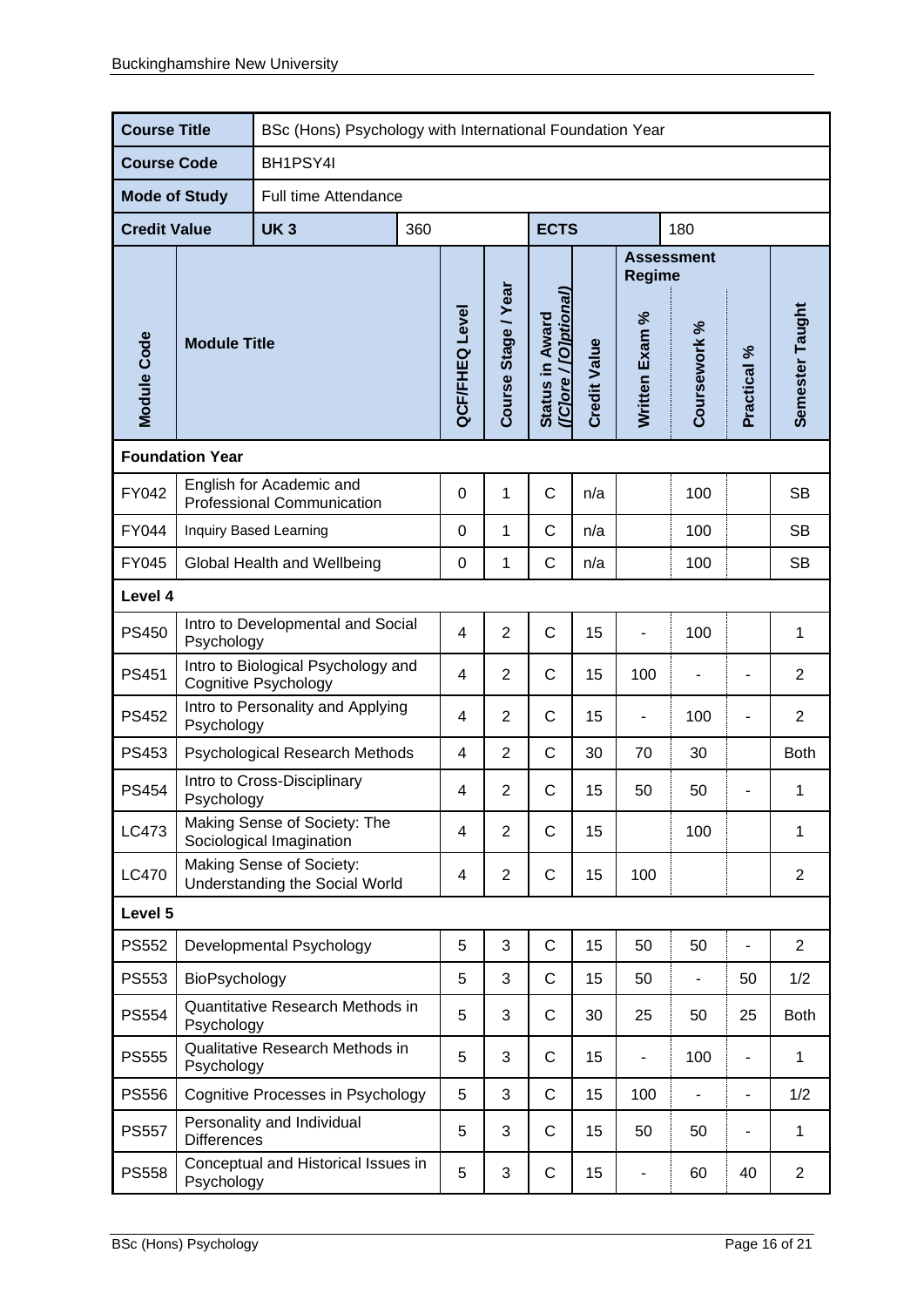| <b>Course Title</b>                                                                                                                               |                                                  | BSc (Hons) Psychology with International Foundation Year                                 |     |                       |                     |                                          |                          |                          |                          |                |                 |
|---------------------------------------------------------------------------------------------------------------------------------------------------|--------------------------------------------------|------------------------------------------------------------------------------------------|-----|-----------------------|---------------------|------------------------------------------|--------------------------|--------------------------|--------------------------|----------------|-----------------|
| <b>Course Code</b>                                                                                                                                |                                                  | BH1PSY4I                                                                                 |     |                       |                     |                                          |                          |                          |                          |                |                 |
| <b>Mode of Study</b>                                                                                                                              |                                                  | Full time Attendance                                                                     |     |                       |                     |                                          |                          |                          |                          |                |                 |
| <b>Credit Value</b>                                                                                                                               |                                                  | <b>UK3</b>                                                                               | 360 |                       |                     | <b>ECTS</b>                              |                          |                          | 180                      |                |                 |
|                                                                                                                                                   |                                                  |                                                                                          |     |                       |                     |                                          | <b>Regime</b>            | <b>Assessment</b>        |                          |                |                 |
| Module Code                                                                                                                                       | <b>Module Title</b>                              |                                                                                          |     | <b>QCF/FHEQ Level</b> | Course Stage / Year | (ICJore / [O]ptional]<br>Status in Award | <b>Credit Value</b>      | Written Exam %           | Coursework %             | Practical %    | Semester Taught |
| Level 6                                                                                                                                           |                                                  |                                                                                          |     |                       |                     |                                          |                          |                          |                          |                |                 |
| <b>PS654</b>                                                                                                                                      | <b>Empirical Dissertation</b>                    |                                                                                          |     | $6\phantom{1}6$       | 4                   | C                                        | 30                       | $\overline{a}$           | 100                      | $\overline{a}$ | <b>Both</b>     |
| PS603<br><b>Critical Social Psychology</b>                                                                                                        |                                                  |                                                                                          | 6   | 4                     | C                   | 15                                       | 60                       |                          | 40                       | 1              |                 |
| Students must choose 2 Options from those available in Semester 1 AND 3 Options from those<br>available in Semester 2. Options available include: |                                                  |                                                                                          |     |                       |                     |                                          |                          |                          |                          |                |                 |
| <b>PS655</b>                                                                                                                                      | Positive Psychology                              |                                                                                          | 6   | 4                     | O                   | 15                                       | $\overline{\phantom{a}}$ | 100                      | $\blacksquare$           | 1 or 2         |                 |
| <b>PS656</b>                                                                                                                                      | Health Psychology                                |                                                                                          | 6   | $\overline{4}$        | $\circ$             | 15                                       | 50                       | 50                       | $\blacksquare$           | 1 or 2         |                 |
| <b>PS657</b>                                                                                                                                      | <b>Business and Organisational</b><br>Psychology |                                                                                          | 6   | 4                     | O                   | 15                                       | 50                       | 50                       | $\overline{\phantom{a}}$ | 1 or 2         |                 |
| <b>PS658</b>                                                                                                                                      | <b>Advanced Developmental</b><br>Psychology      |                                                                                          | 6   | 4                     | O                   | 15                                       | 50                       | 50                       |                          | 1              |                 |
| <b>PS659</b>                                                                                                                                      |                                                  | <b>Counselling Psychology</b>                                                            |     | 6                     | 4                   | O                                        | 15                       | 60                       |                          | 40             | $\overline{2}$  |
| <b>PS604</b>                                                                                                                                      |                                                  | Principles of Psychopathology                                                            |     | 6                     | 4                   | O                                        | 15                       | 50                       | 50                       | $\overline{a}$ | 1               |
| <b>PS661</b>                                                                                                                                      | <b>Evolutionary Psychology</b>                   |                                                                                          |     | 6                     | 4                   | Ő                                        | 15                       | 50                       | -                        | 50             | 2               |
| PS663                                                                                                                                             | <b>Exceptional Human Experience</b>              |                                                                                          |     | 6                     | 4                   | $\mathsf O$                              | 15                       | $\blacksquare$           | 100                      | $\blacksquare$ | 1 or $2$        |
| PS664                                                                                                                                             | Brain, Mind and Behaviour                        |                                                                                          | 6   | 4                     | O                   | 15                                       | 50                       | 50                       | $\blacksquare$           | 1 or $2$       |                 |
| <b>PS665</b>                                                                                                                                      |                                                  | Educational Psychology (cannot be<br>taken without Developmental<br>Psychology in Sem.1) |     | 6                     | 4                   | O                                        | 15                       | 100                      |                          |                | $\overline{2}$  |
| <b>PS650</b>                                                                                                                                      | Framework                                        | Police Psychology and Legal                                                              |     | 6                     | $\overline{4}$      | O                                        | 15                       | $\overline{\phantom{a}}$ | 50                       | 50             | $\mathbf{1}$    |
| PS651                                                                                                                                             | Investigative and Forensic<br>Psychology         |                                                                                          |     | 6                     | 4                   | O                                        | 15                       |                          | 50                       | 50             | $\overline{2}$  |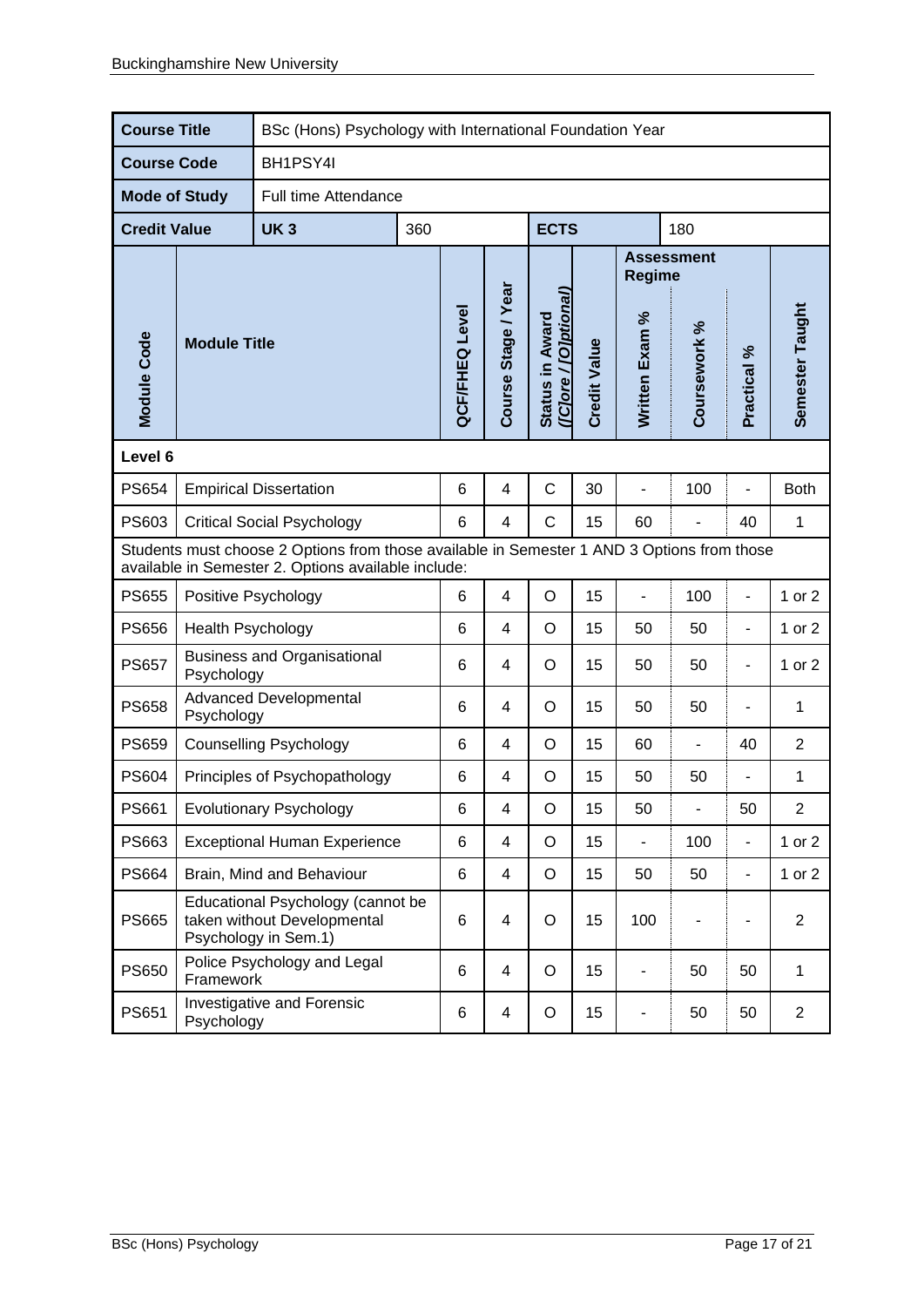|  | <b>Table 3: Mapping of Programme Outcomes to Modules</b> |  |
|--|----------------------------------------------------------|--|
|--|----------------------------------------------------------|--|

| Programme<br><b>Outcome</b>               | Level 4<br>(Code) | Level 5<br>(Code)            | Level 6<br>(Code) | Level 7<br>(Code) | Level 8<br>(Code) |  |  |  |  |
|-------------------------------------------|-------------------|------------------------------|-------------------|-------------------|-------------------|--|--|--|--|
| A. Knowledge and Understanding            |                   |                              |                   |                   |                   |  |  |  |  |
| A <sub>1</sub>                            | All               | All                          | All               |                   |                   |  |  |  |  |
| A2                                        | All               | All                          | All               |                   |                   |  |  |  |  |
| A <sub>3</sub>                            | <b>PS454</b>      | All                          | All               |                   |                   |  |  |  |  |
| A4                                        | All               | All                          | All               |                   |                   |  |  |  |  |
| A <sub>5</sub>                            | PS453             | PS554 PS555                  | PS554 PS555       |                   |                   |  |  |  |  |
| <b>B. Intellectual / Cognitive Skills</b> |                   |                              |                   |                   |                   |  |  |  |  |
| <b>B1</b>                                 | All               | All                          | All               |                   |                   |  |  |  |  |
| <b>B2</b>                                 | PS450 PS454       | All                          | All               |                   |                   |  |  |  |  |
| B <sub>3</sub>                            | <b>PS453</b>      | PS554 PS555                  | All               |                   |                   |  |  |  |  |
| <b>B4</b>                                 | PS453             | PS554 PS555                  | <b>PS654</b>      |                   |                   |  |  |  |  |
| B <sub>5</sub>                            | <b>PS453</b>      | PS554 PS555                  | <b>PS654</b>      |                   |                   |  |  |  |  |
| <b>C. Practical Skills</b>                |                   |                              |                   |                   |                   |  |  |  |  |
| C <sub>1</sub>                            | PS453             | All                          | All               |                   |                   |  |  |  |  |
| C <sub>2</sub>                            | All               | All                          | All               |                   |                   |  |  |  |  |
| C <sub>3</sub>                            | All               | All                          | All               |                   |                   |  |  |  |  |
| C <sub>4</sub>                            | All               | All                          | All               |                   |                   |  |  |  |  |
| C <sub>5</sub>                            | All               | All                          | <b>PS654</b>      |                   |                   |  |  |  |  |
| D. Key / Transferable Skills              |                   |                              |                   |                   |                   |  |  |  |  |
| D <sub>1</sub>                            | All               | All                          | All               |                   |                   |  |  |  |  |
| D <sub>2</sub>                            | <b>PS453</b>      | PS553/PS554/<br><b>PS558</b> | All               |                   |                   |  |  |  |  |
| D <sub>3</sub>                            | <b>PS453</b>      | <b>PS554</b>                 | <b>PS654</b>      |                   |                   |  |  |  |  |
| D <sub>4</sub>                            | All               | All                          | All               |                   |                   |  |  |  |  |
| D <sub>5</sub>                            | All               | All                          | All               |                   |                   |  |  |  |  |
| D <sub>6</sub>                            | All               | All                          | <b>PS654</b>      |                   |                   |  |  |  |  |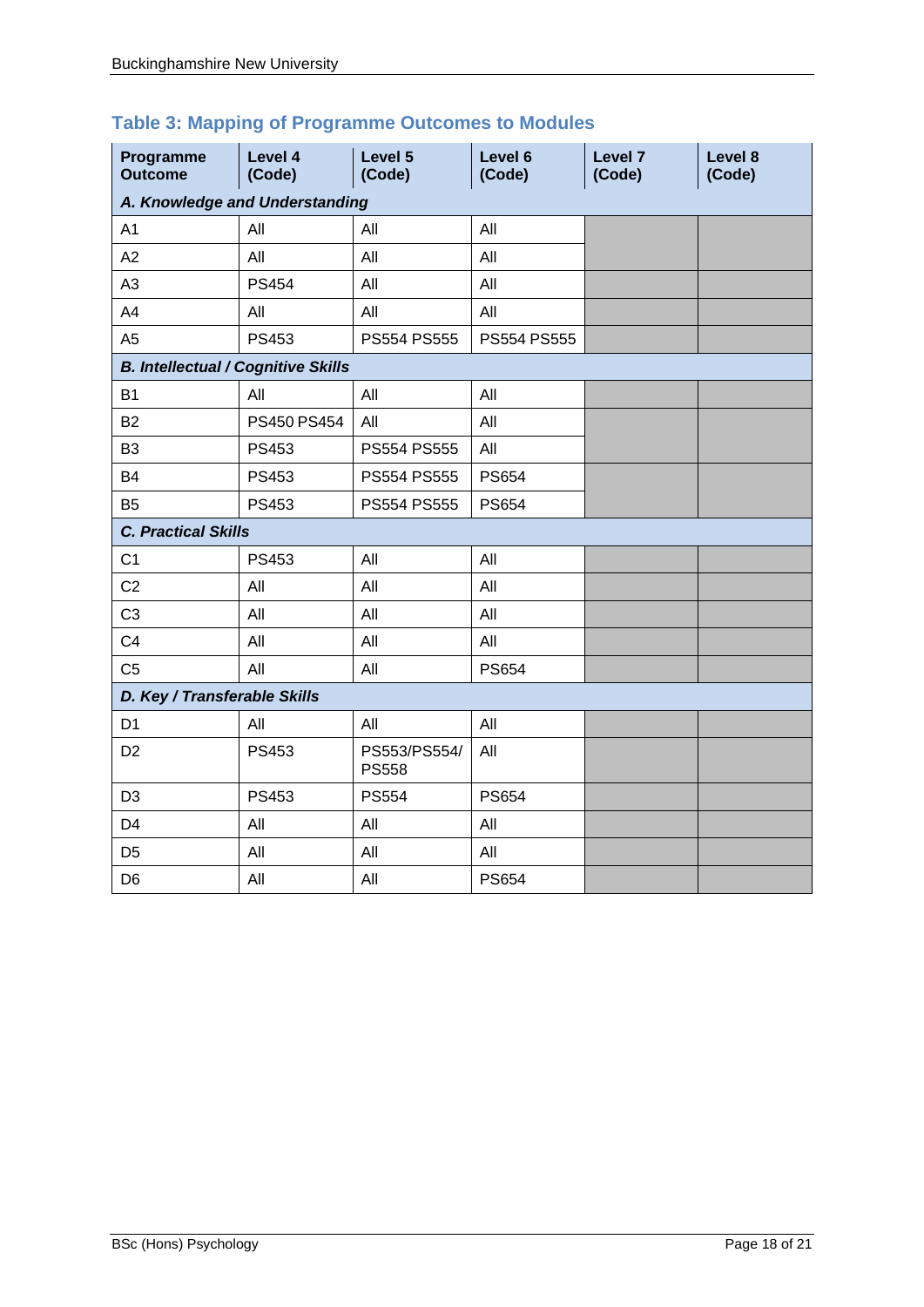## **SECTION D: CONTACT HOURS**

*Note: Hours are worked on the basis of full-time study. 1 Academic Credit is equated to 10 notional learning hours. A full-time undergraduate student will normally study 120 credits in an academic year which is therefore equated to 1200 notional hours. A full time postgraduate student will normally study 180 credits in an academic year which equates to 1800 hours. Module Descriptors provide detailed breakdowns of the categories given below.*

## **Table 4: Breakdown of Contact Hours**

| Year of course         | <b>Scheduled</b><br>Learning<br>and<br><b>Teaching</b><br><b>Activities</b> | <b>Guided</b><br>Independent<br><b>Study</b> | <b>Placement</b><br><b>Study Abroad</b> | <b>Total</b> |  |
|------------------------|-----------------------------------------------------------------------------|----------------------------------------------|-----------------------------------------|--------------|--|
| Year One               | 321                                                                         | 879                                          | ۰.                                      | 1200         |  |
| Year Two<br>312<br>888 |                                                                             |                                              | ۰                                       | 1200         |  |
| Year Three             | 242                                                                         | 958                                          | ۰                                       | 1200         |  |
| <b>Total</b>           | 1200                                                                        | 2400                                         | ۰                                       | 3600         |  |

Students who study this programme with a Foundation Year will complete an additional 1200 hours during that year.

## **SECTION E: ASSESSMENT REGULATIONS**

This programme conforms to the approved University procedures as detailed on the University website with the following exceptions:

The following modules may not be condoned:\*

- **PS554 Quantitative Research** may not be condoned. The British Psychological Society places an obligation on universities and students to conduct research ethically. A primary measure of the ability to conduct ethical research is passing the research methods training at level 5.
- **PS654 Empirical Dissertation**: The British Psychological Society places an obligation on universities and students to conduct research ethically. A primary measure of the ability to conduct ethical research is passing the empirical dissertation.

This degree is calculated based on level 5 – 33% and level 6 – 67%.

No exit award is available for students who withdraw at the end of the Foundation Year.

This programme will be covered by the following University regulations: *Academic Assessment Regulations*

© 2014 Buckinghamshire New University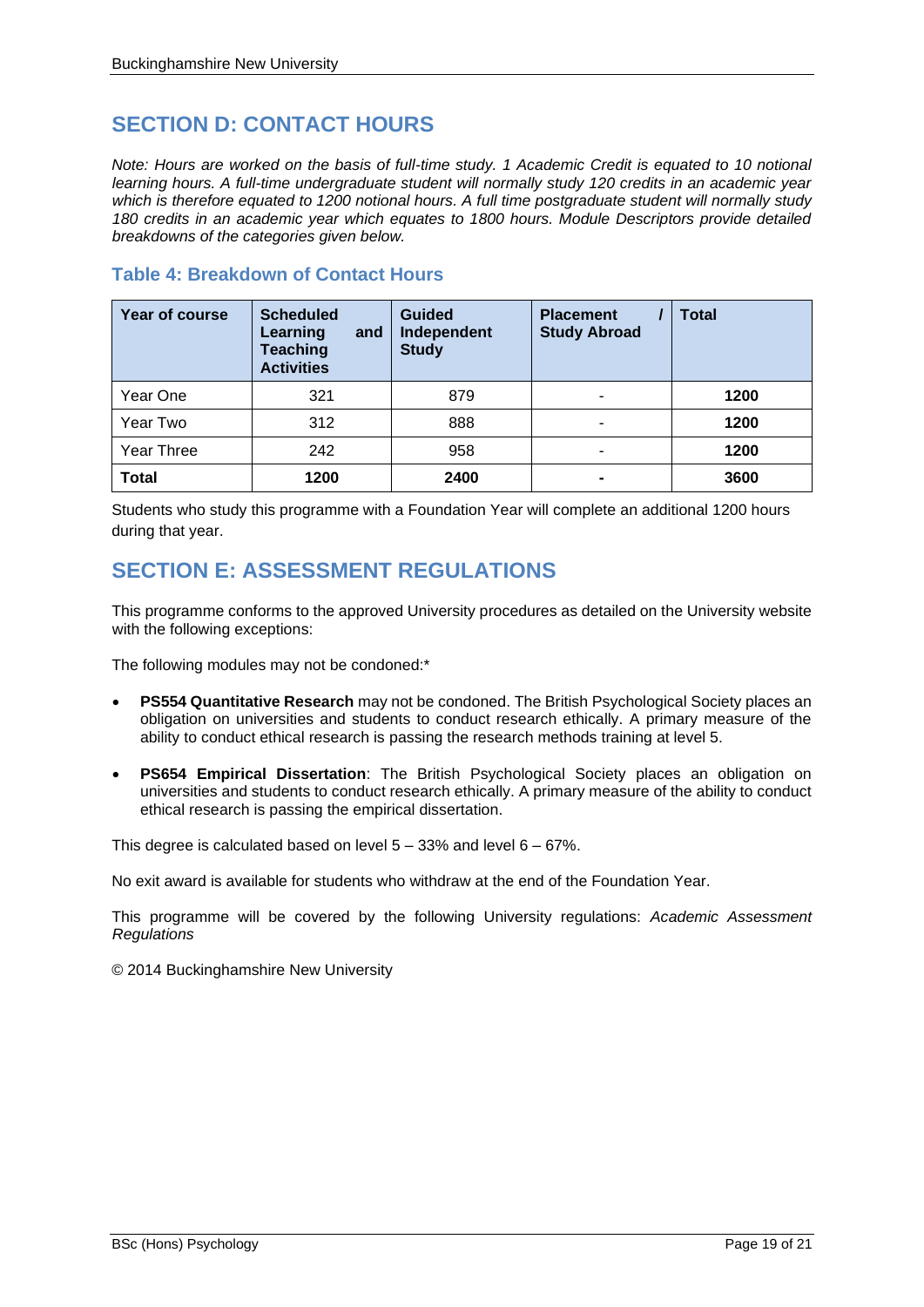## **APPENDIX: OTHER AWARDS AVAILABLE**

The following Exit Awards are available on this programme:

- Certificate of Higher Education (CertHE)
- Diploma of Higher Education (DipHE)
- Bachelor of Science (Ordinary degree)

## **Exit Award Programme Learning Outcomes**

### *Certificate of Higher Education*

On successful completion of a **Certificate of Higher Education (CertHE)**, a graduate will be able to:

- Evaluate the appropriateness of different approaches to solving problems related to Psychology
- Communicate the results of their study/work accurately and reliably, and with structured and coherent arguments

A **Certificate of Higher Education (CertHE)** will be awarded to a student who has completed the programme learning outcomes specified above. This is measured by achievement of 120 credits at Level 4. The following modules will count towards achievement of this award:

- PS450 Intro to Developmental & Social
- PS451 Intro to Biological and Cognitive
- PS452 Intro to Personality and Applying Psychology
- PS453 Psychological Research Methods
- PS454 Intro to Cross Disciplinary Psychology
- LC473 Making Sense of Society: The Sociological Imagination
- LC470 Making Sense of Society: Understanding the Social World

### *Diploma of Higher Education*

On successful completion of a **Diploma of Higher Education (DipHE)**, a graduate will be able to:

- Use a range of established techniques to initiate and undertake critical analysis of information, and to propose solutions to problems arising from that analysis
- Effectively communicate information, arguments and analysis in a variety of forms to specialist and non-specialist audiences and deploy key psychological techniques effectively

A **Diploma of Higher Education (DipHE)** will be awarded to a student who has completed the programme learning outcomes specified above. This is measured by achievement of a combined total of 240 Credits comprising 120 credits at Level 4 **and** 120 Credits at Level 5. All modules at Level 4 and the following modules at Level 5 will count towards achievement of this award:

- PS552 Developmental Psychology
- PS553 Biopsychology
- PS554 Quantitative Research Methods
- PS555 Qualitative Research Methods
- PS556 Cognitive Processes in Psychology
- PS557 Personality & Individual Differences
- PS558 Conceptual & Historical Issues in Psychology

#### *Ordinary degree*

On successful completion of a **Bachelor of Science (Ordinary degree)**, a graduate will be able to:

- Apply, under guidance, the psychological methods and techniques that they have learned to review, consolidate, extend and apply their knowledge and understanding, and to initiate and carry out projects
- Critically evaluate arguments, assumptions, abstract concepts and data (that may be incomplete), to make judgements, and to frame appropriate questions to achieve a solution - or identify a range of solutions - to a problem
- Communicate information, ideas, problems and solutions to both specialist and non-specialist audiences.